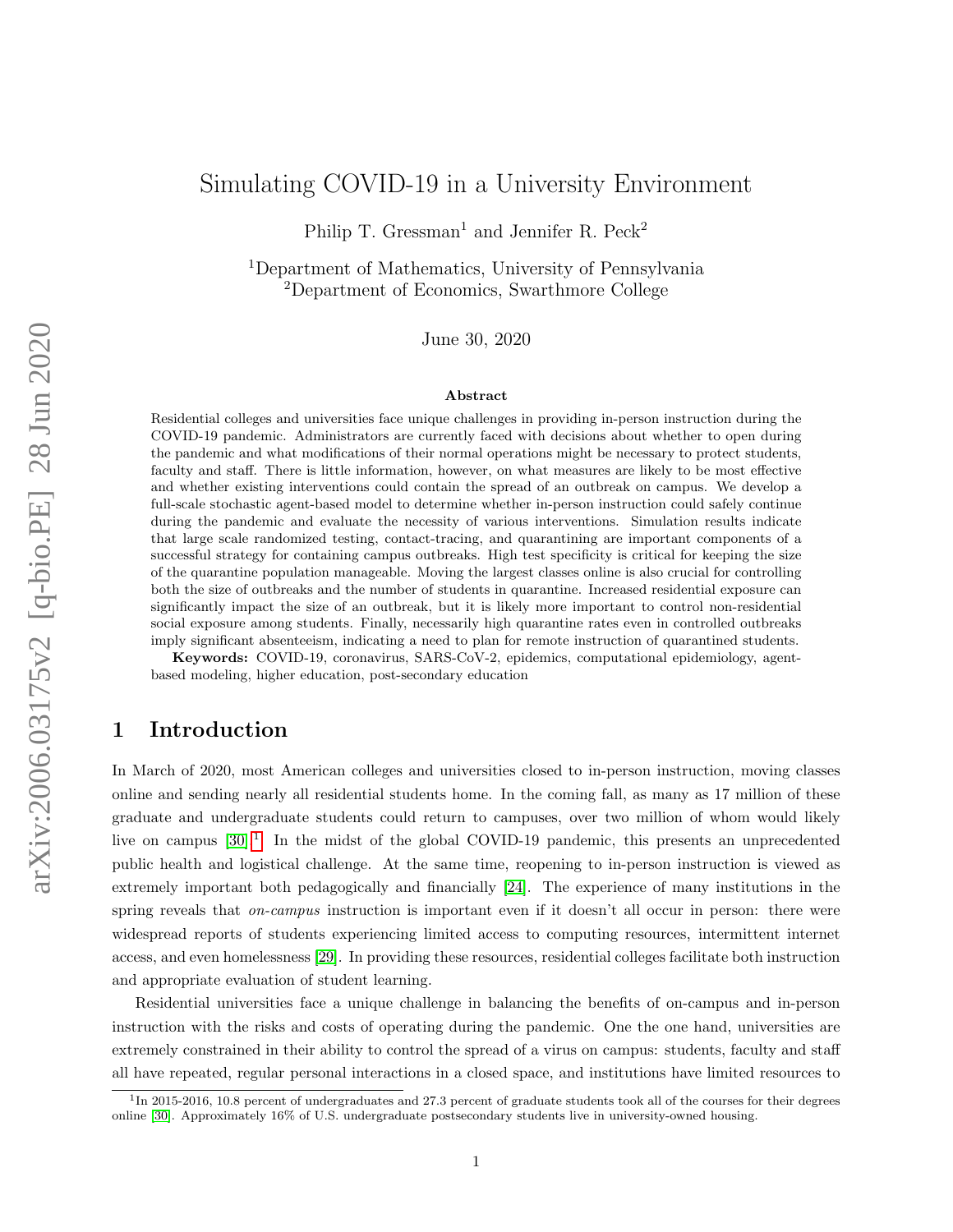test and quarantine students. At the same time, administrators also have an extremely high degree of control over the parameters of many of these interactions, and can set what students are in which classes, when those classes meet, and who students interact with in a residential setting. Because of these unique features, standard epidemiological models are of limited value for assessing the spread of a COVID-19 outbreak on a college campus and for identifying the tools administrators could most effectively use to minimize the likelihood and magnitude of such an outbreak. Many residential colleges and universities around the country and the world are therefore currently facing critical decisions about how to adapt their normal operations to protect students, faculty, and staff from COVID-19 during the coming academic year. An April 22nd Inside Higher Ed article [\[21\]](#page-16-0) lists 15 different possible approaches to the problem, each with clear strengths and weaknesses. In the absence of relevant prior experience, these institutions are largely in the dark about how one might expect a COVID-19 outbreak to evolve in the unique environment of a college campus and how much of an effect the many possible mitigation strategies should be expected to produce.

To address the absence of reliable evidence, we have we have endeavored to create a simulation which is as realistic as is reasonably possible. Our simulation<sup>[2](#page-1-0)</sup> is a full-scale stochastic agent-based model (ABM) of a reasonably large research university. In it, we are able to study the spread of a highly virulent illness like COVID-19 and monitor the efficacy of tools like quarantining and contact tracing, mask-wearing policies, partial transitions to online instruction, and others. Agent-based models such as ours are uniquely well-suited to the situation we study because behavior of both instructors and students in an academic environment is highly structured spatially and temporally, which can lead to consistent overestimates of disease incidence when other tools like structured metapopulation models are used [\[1\]](#page-15-0). The modest scale (22,500 total agents) of a university community also means that concerns about computational complexity of ABMs like ours are not applicable.

It is important to emphasize that despite the many realistic features we have incorporated, any such simulation is, by its nature, a fundamentally limited caricature of a complex real-world situation. However, there are some key lessons that we believe can be reasonably carried over to inform real-world decisions:

- Testing accuracy is a critical issue which needs immediate attention. In an aggressive contacttracing scenario, it is reasonable to expect every positive test result to lead to the quarantining of 10–20 students. In a population with a low infection rate, a high quarantine rate can still result if testing is not extremely high accuracy. In particular, the most important driver of quarantine population is the false positive rate of the test. The functional difference between tests with 1% and 0.01% false positive rates are enormous in the university setting, but none of the existing molecular tests have been examined closely enough to carefully determine the order of magnitude of the false positive rate. At least a few have been shown to have rates higher than 1%, which could lead to the unnecessary quarantining of literally thousands of students over the course of a semester.
- Holding large classes greatly increases the risk of a significant outbreak on campus. Our simulation finds that all reasonably successful strategies involve moving instruction for large classes entirely online. In particular, dividing large classes into smaller sections which still physically meet does not appear to have a strong enough effect to protect students and instructors.
- It is extremely important that students refrain from all contact outside of academic and residential settings. Even very small rates of contact in large group settings like dining halls or

<span id="page-1-0"></span> $2$ Source code is available online at  $https://www.github.com/gressman/covid\_university.$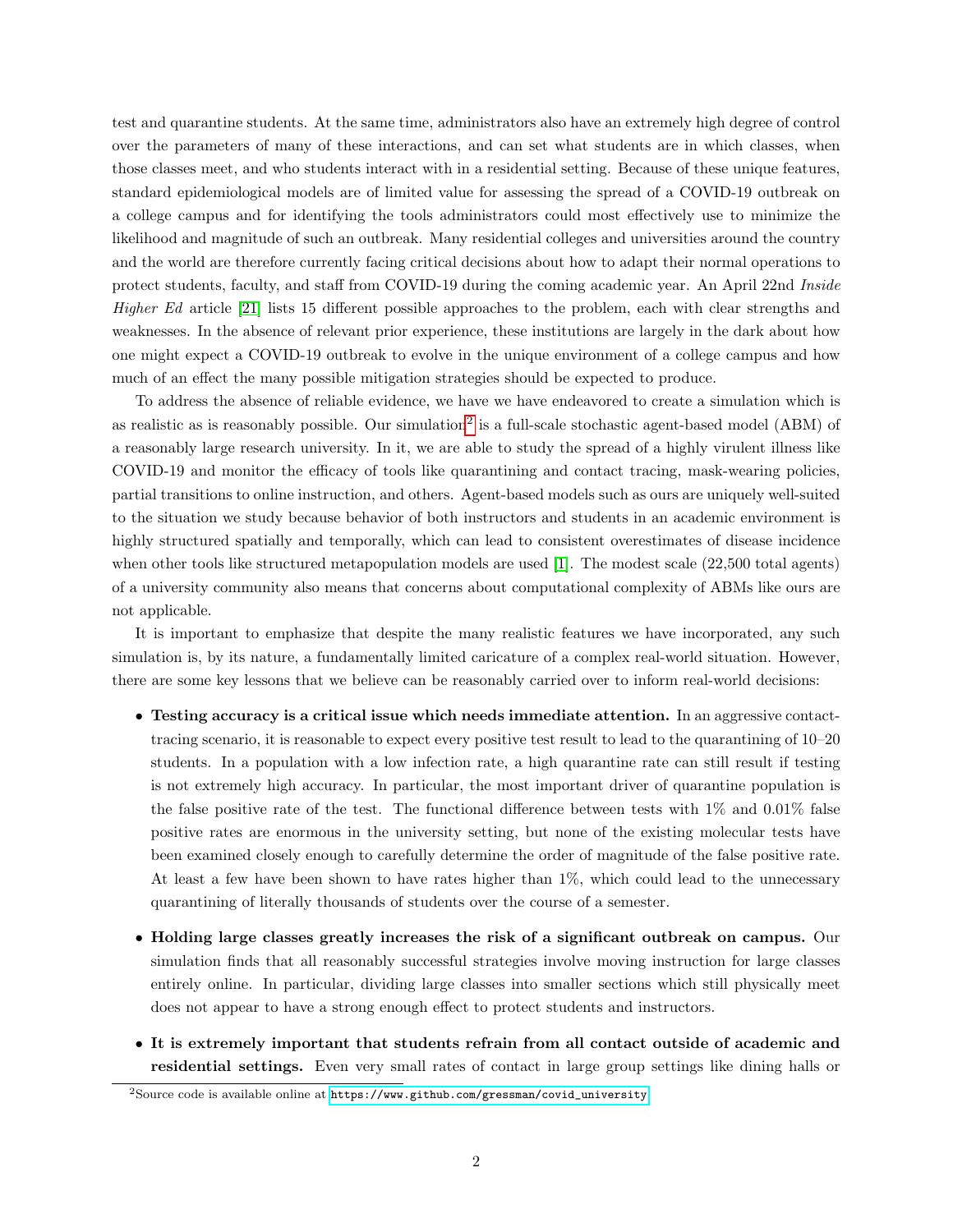parties may be sufficient to sustain an outbreak on campus regardless of any other protective measures which have been put into place.

• All instructors need to prepare for extended student absences due to quarantine. In our best-case scenario, classes spend an average of  $1-2$  weeks of the semester with at least  $10\%$  of the students absent due to quarantine. For this reason, we expect that even small classes which are permitted to meet in person will still need procedures in place for continuity of instruction for quarantined students.

Our study is a complement to recent work by Weeden and Cornwell on how large enrollment networks might contribute to the spread of disease on campus [\[31\]](#page-17-3). They show that students are highly interconnected through their courses and argue that the "small world" nature of enrollment networks makes the student population susceptible to high rates of disease transmission. Removing large courses from the university network (by moving them online) decreases the connectivity in these networks, but is not by itself enough to contain outbreaks. Our work examines these enrollment networks with simulated rather than empirical network data, and includes instructor interactions, models residential exposure, and allows for non-residential exposure. We also include heterogeneity in the amount of contact that students experience with one another in classes and account for temporal variation as courses meet throughout the week. Incorporating current best-known immunological and epidemiological parameters also allows us to examine how different intervention measures might complement one another in slowing disease transmission. Because the specific question about the effect of moving large classes online is so important, we also include a simpler analytical model in the Appendix which reinforces what we see in our ABM.

The remainder of the paper describes the structure of our ABM and discusses some of its most significant parameters (Section [2\)](#page-2-0). We then present some key implications for the spread of infection and the size of the quarantine population corresponding with different control methods (Section [3\)](#page-8-0). Section [4](#page-14-0) concludes.

# <span id="page-2-0"></span>2 Methods

In this section we give a description of the overall structure of our model and highlight several of the more significant parameters. Our choice of ABM to approach this problem is motivated by several factors. First and foremost, ABM allows us to incorporate very precise information about contact heterogeneity between populations (instructors and students) and even among students at different stages of their university careers. It is well-known that contact heterogeneity can significantly affect dynamics [\[27,](#page-17-4) [22\]](#page-17-5) as can temporal contact structure [\[28\]](#page-17-6), which are both fundamental features of interaction in a university setting. In situations when behavior is highly structured, it is known that maintaining the identity of individuals is important [\[15,](#page-16-1) [1\]](#page-15-0). For these reasons, ABMs are uniquely well-suited to small-scale problems such as ours and have already been used in studies of COVID-19 [\[23,](#page-17-7) [6\]](#page-15-1).

### <span id="page-2-1"></span>2.1 Viral Dynamics

Each individual has a state which reflects their health status: Susceptible (S), Infected (I), or Removed (R). Infected individuals have refined states which reflect the incubation period they will experience, whether or not they are symptomatic, and how many days their infection has progressed. Independently of health status, individuals may also be quarantined; when quarantined it is assumed that susceptible individuals cannot become infected and infected individuals cannot transmit infection to others.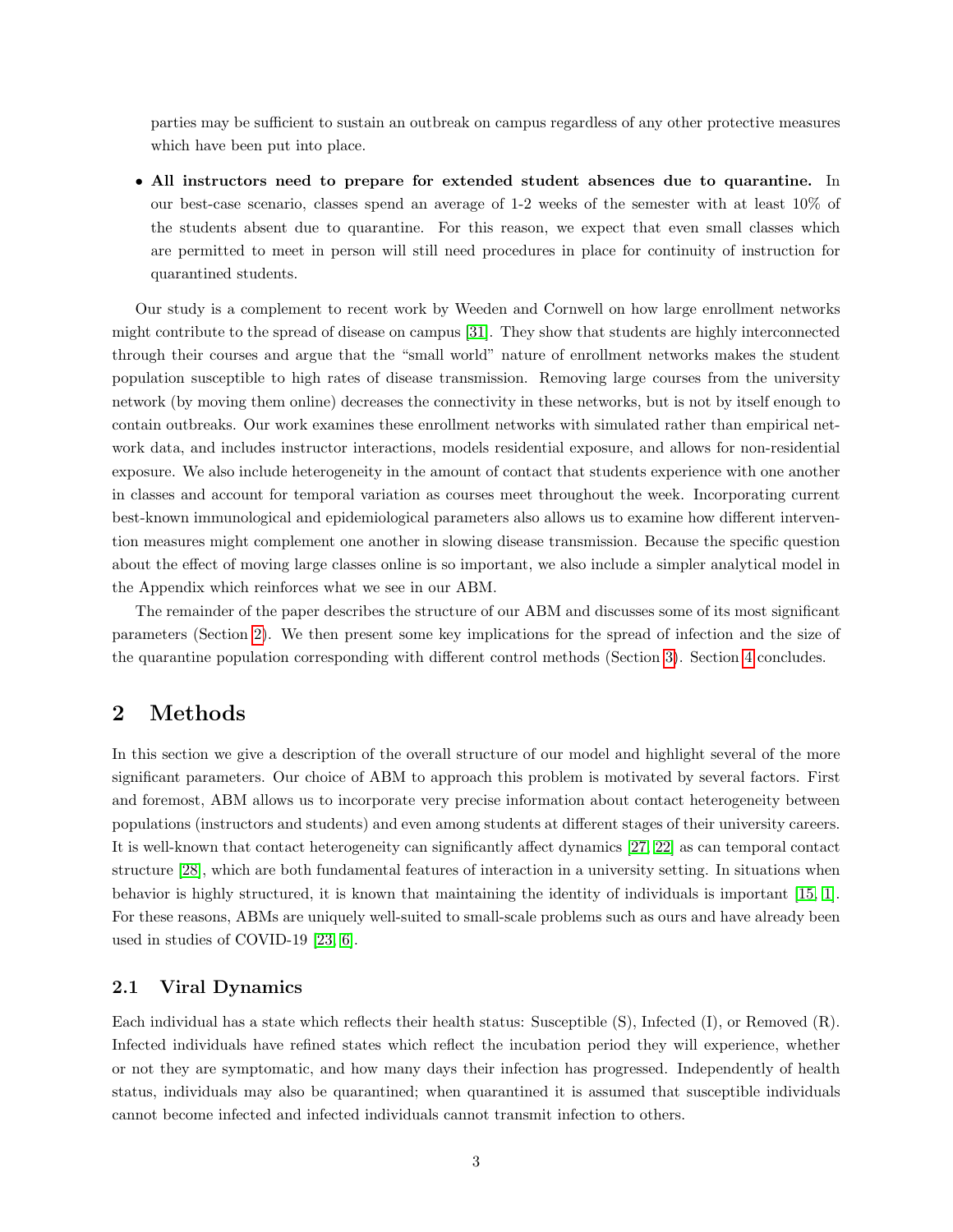The sequence of events in a simulated day is straightforward:

- 1. Illness Testing: A predetermined fraction of the population is randomly selected for testing. The default value is set at 3%, which means that members of the community will be tested approximately once per month. Anyone who was flagged via contact tracing on the previous day is also tested.
- 2. Quarantining: Anyone from the Illness Testing step whose test results were positive and any symptomatic infected individuals who develop symptoms on this day are quarantined immediately if not already quarantined. Additionally, such individuals are flagged to have their recent contacts traced.
- 3. Status Updates: Individuals who have been quarantined for 14 days are released. If they were susceptible when entering quarantine, they emerge as still susceptible; those who were infected or removed upon entering quarantine emerge as removed. Similarly, individuals who have been infected for 14 days are updated to removed  $(R)$  status. We note that while there is some evidence to suggest that a small fraction (∼1%) of infected individuals become symptomatic 14 days or more after infection [\[16\]](#page-16-2), we neglect this possibility.
- 4. Contact Tracing: Every individual who was flagged earlier in the day (due to testing positive or developing symptoms) has their contacts traced. This includes all of their (non-quarantined) contacts from the previous two days (not including today, and not including days when the flagged individual was quarantined).<sup>[3](#page-3-0)</sup> These contacts are flagged for testing tomorrow and are quarantined immediately. The purpose of testing these individuals after they have already been quarantined is to trace their contacts (after the test on the next day) if the test is positive.
- 5. Infection Transmission: Non-quarantined susceptible individuals who contact non-quarantined infected individuals become infected themselves with a probability that depends on the infection state of the infected. Additional details about the model of transmission dynamics appear below.
- 6. Outside Transmission: On any particular day, there is a 25% chance that one non-quarantined susceptible individual becomes spontaneously infected due to presumed transmission from non-university contact. By the state-level standards in the "Process to Reopen Pennsylvania," this rate is rather low, roughly 1/3 of the amount which allows transitioning from the most restrictive "Red" phase to the "Yellow" phase (which corresponds to at most 50 new cases total per 100,000 in a 14-day period). Thus our default scenario models a relatively low level of transmission outside the university. Whether this low level can be achieved broadly in the U.S. by late August is a question of growing concern; results based on higher levels of outside transmission are summarized in Tables [4](#page-24-0) and [5](#page-24-1) in the Appendix.

The incubation period for each infected individual is fixed to have mean 5.2 days and is randomly assigned to an individual upon infection. The exact distribution used is a discretized Gamma distribution with shape parameter  $k = 4$  (details are in Section [5.1.3](#page-21-0) of the Appendix). The overall mean of 5.2 days is consistent with several estimates in the literature [\[16,](#page-16-2) [17\]](#page-16-3).

The infectiousness of an infected individual is a function of the time since infection. The serial interval is based on an estimate of 5.8 days [\[13\]](#page-16-4) by setting transmission probability, which is the probability that any one potential transmission contact actually results in infection, to be proportional to probability density function of a discretized Gamma distribution with mean 5.8 and shape  $k = 4$ . Transmission probabilities

<span id="page-3-0"></span> $3$ The choice of two days is consistent with current CDC guidelines (revised May 29, 2020) on the contact elicitation window. This protocol matches the recommendations of the WHO, European CDC, and Public Health Canada.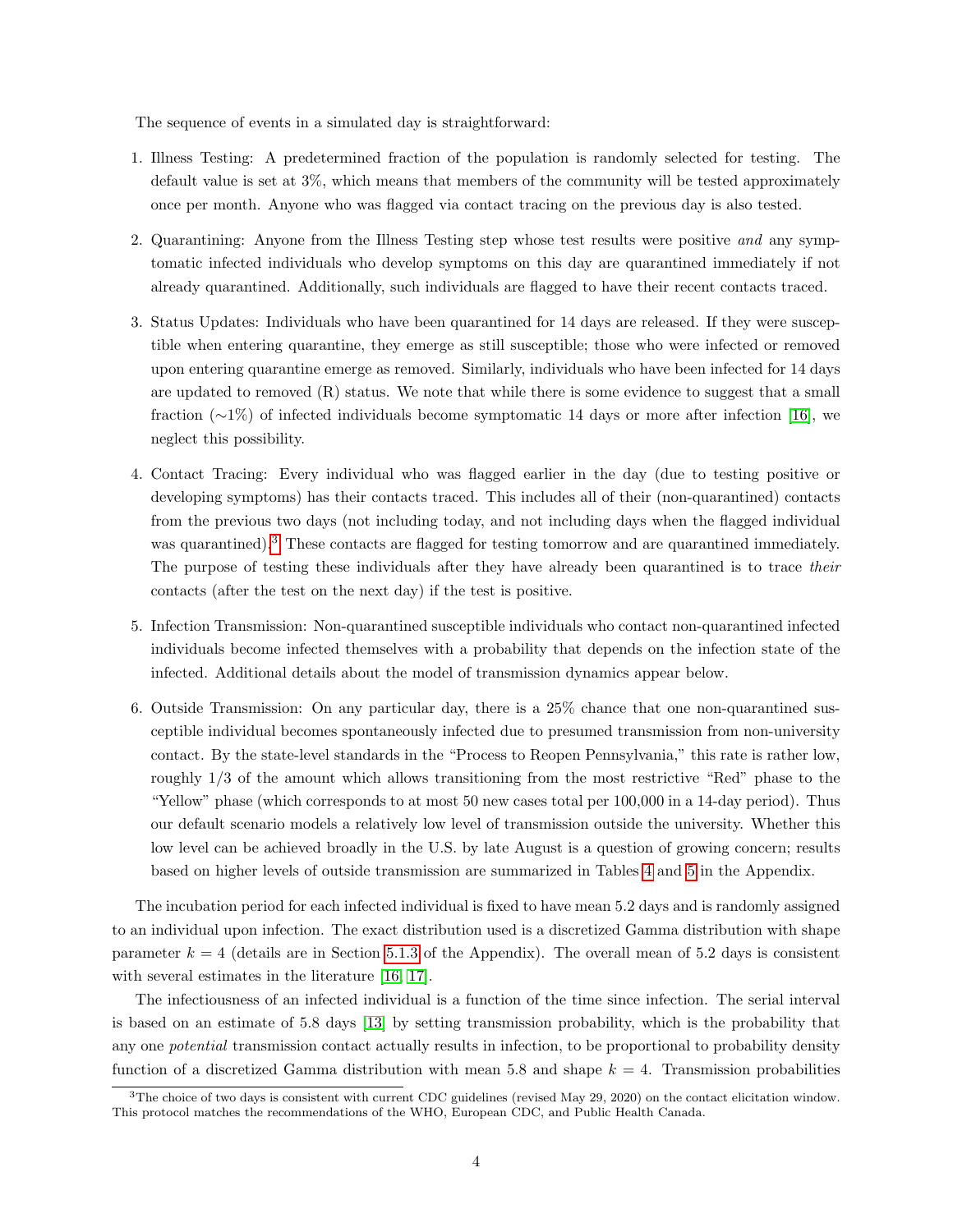are unknown parameters, so we calibrate the model in such a way that the basic reproduction number  $R_0$ for non-residential contacts roughly matches the most relevant estimates in the literature. In particular, we normalize transmission probabilities based on expected rates of contact (described in the next section) so that an infected individual not subject to quarantine would transmit the disease to an average of 3.8 individuals over the course of the illness. In other words, probabilities have been adjusted so that when residential effects are ignored, the basic reproduction number  $R_0$  for the simulation is effectively 3.8. As with the expected number of contacts, it is important to emphasize that the actual reproduction number will depend on the circumstances being simulated: as various prevention measures are taken, the value of  $R_0$  decreases relative to a scenario where all contacts are susceptible and no measures are taken to combat illness. While the earliest analyses of the Wuhan outbreak estimated  $R_0$  to be closer to 2.2, subsequent work tends to point towards somewhat higher values. For example, Sanche *et al.* estimate  $R_0$  to be 5.7 (95% CI: 3.8–8.9) [\[26\]](#page-17-8) and Flaxman et. al. find a similar value of 3.87 (95% CI: 3.01–4.66) [\[11\]](#page-16-5). Given the reasonable expectation that contact rates on college campuses will be higher than the general population, it is natural to assume that these higher estimates are more appropriate for the current modeling purposes. This is consistent with estimates of  $R_0$  for influenza outbreaks [\[2\]](#page-15-2), which tend to be higher in confined settings like schools, military bases, and ships.<sup>[4](#page-4-0)</sup> We have also investigated the stability of our results with respect to alternate choices of  $R_0$  and have summarized the results in Tables [4](#page-24-0) and [5](#page-24-1) in the Appendix.

Additional features of the dynamical aspects of the simulation are as follows:

- We assume that 75% of those infected have cases which are mild, asymptomatic, or simply unidentified. These individuals do not spontaneously self-report for quarantine in Step 2 above; they are modeled as half as infectious as symptomatic counterparts [\[18\]](#page-16-6).
- There is a global parameter to account for a variety of nonpharmacological interventions (e.g., maskwearing). The default value is chosen to so that transmission probabilities are reduced to 50% of the values identified above. This decreased transmission is included reflect the expected effects of universal mask-wearing policies. MacIntyre et al. [\[20\]](#page-16-7) find that masks in the home reduce transmission rates to roughly 30% of their otherwise-expected values, but caution against extrapolating their results to repeat-contact settings such as this one. Because our model explicitly tracks differences between individual and repeat contacts, it seems reasonable to expect that every individual transmission event in our setting will see roughly similar benefits to those found in the home.
- We assume that on the first day of classes, 5% of the community has already obtained immunity (and hence reside in the R state). These individuals are not assumed to be known to the administration, and consequently are subject to quarantine if they have been identified to have recent contact with an individual known to be infected.

Each simulation is initialized with zero infected individuals and runs for 100 days.

### 2.2 False Positive Rate (FPR)

One feature which is critical to the dynamics of quarantine populations is false positive results during the Illness Testing phase. We assume that the false positive rate (FPR) is 0.1% and the false negative rate is

<span id="page-4-0"></span><sup>&</sup>lt;sup>4</sup>A review of the literature on  $R_0$  estimates for influenza [\[2\]](#page-15-2) finds generally higher point estimates for  $R_0$  in confined settings in all but the 1968 pandemic. Median  $R_0$  point estimates in confined settings were 3.82 for the 1918 pandemic and 1.96 for the 2009 pandemic compared with 1.80 and 1.46 in community settings.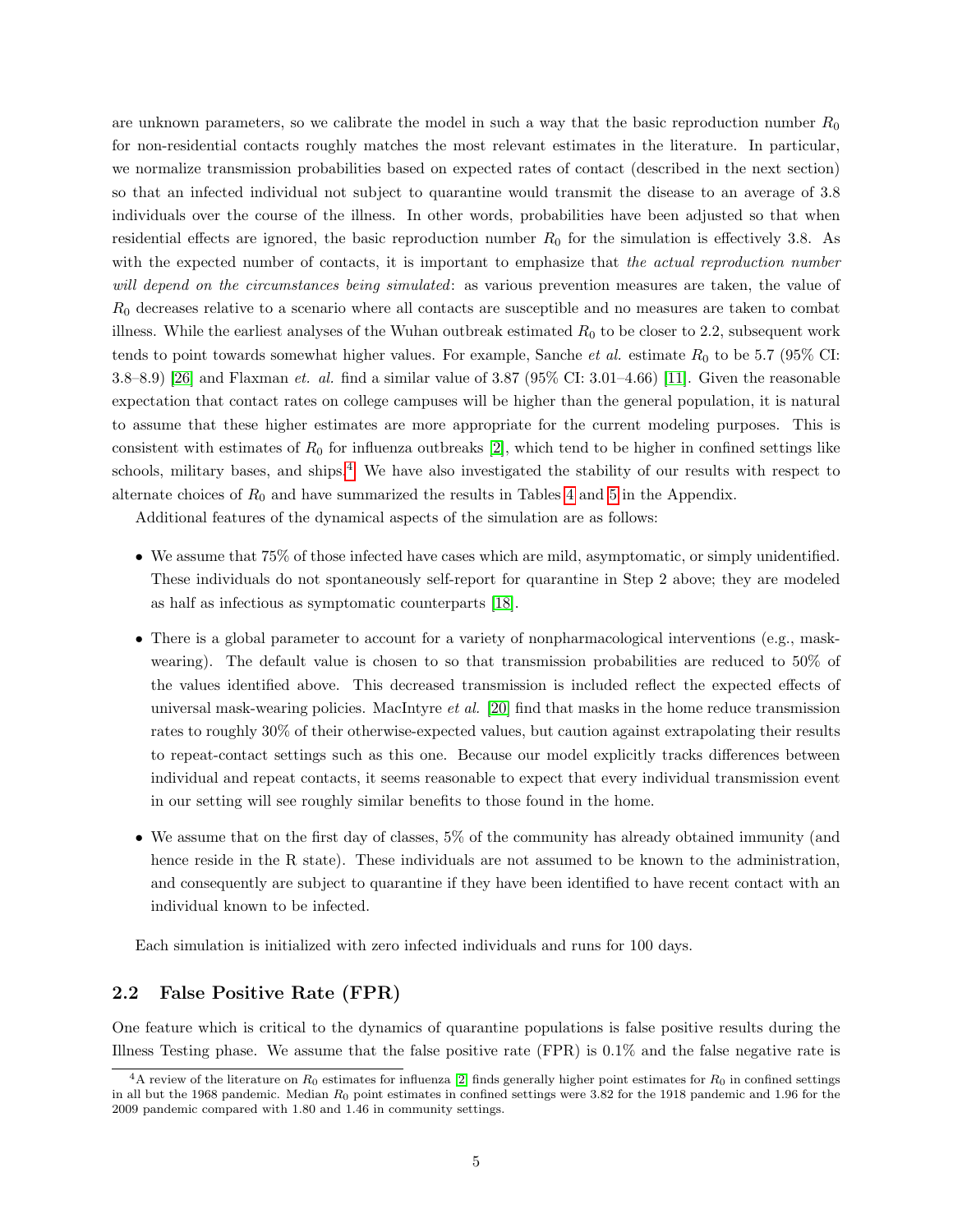3.0% in the main analysis. We have endeavored to select these parameters to be consistent with what is possible with existing tests [\[9\]](#page-16-8). Tables [6](#page-25-0) and [7](#page-25-1) also show results for a wide range of values of the FPR and FNR; there is additional discussion of the FPR in Section [3.](#page-8-0) One can see from the tables that outcomes do not depend sensitively on the FNR but can vary by orders of magnitude under different values of the FPR.

It is extremely difficult to identify a reasonable value for the FPR given the current data on available tests. The clinical evaluations reported in Emergency Use Authorizations (EUAs) for many molecular tests currently approved by the FDA involve testing only 30 negative reference samples. This sample size is too small to guarantee an FPR of much below 3%, which in our simulation leads to catastrophically high rates of quarantine. At the same time, however, very high specificity (i.e., a lower FPR) is not ruled out by the absence of testing. To arrive at a reasonable order of magnitude, we consulted results from the Foundation for Innovative New Diagnostics, which established an average clinical specificity of 99.4% for a number of the most widely-used molecular tests [\[12\]](#page-16-9); these results are considered tentative, as it is perhaps possible that they are a function of improperly defined negative reference standards (i.e., the level at which a result is considered negative) rather than true false positives. We also reviewed 61 EUAs approved by the FDA for molecular tests and found six that reported false positive test results with small sample sizes (∼30) [\[10\]](#page-16-10). Thus it may be reasonable to expect that a realistic FPR may be on the order of 0.3%–0.6%. Scholarly work on the FPR of COVID-19 testing is extremely rare, but once source makes a conservative estimate of the FPR at 0.8% based on external quality assessments of similar assays [\[7\]](#page-15-3).

A simple calculation illustrates a serious problem with this FPR: in a community of 22,500 people, 3% daily testing means conducting 675 tests per day. A false positive rate of 0.8% means that an average of 5.4 tests per day will result in false positives assuming that the prevalence of true infections is small or zero. In isolation this is a modest number; however, when combined with contact tracing, 5.4 false positives per day is clearly infeasibly high when one considers that 10–20 individuals will be quarantined for each (falsely) positive individual. This means that a university that is entirely disease-free would send 54–108 people per day into quarantine. If individuals are kept in quarantine for 14 days, this means a peak quarantine population would be 750–1,500 in quarantine at any given moment (about 3%–7% of the university population). Over the course of the semester, 5,000–10,000 individuals would be sent into quarantine at one point or another, which is 22%–44% of the population, even in the absence of any true infections.

In short, a naive approach to mass testing in a university environment can be reasonably expected to quickly lead to a crisis of over-quarantining. The good news is that such a scenario is entirely avoidable with proper planning. By developing testing protocols under which (for example) positive samples are always retested, the FPR can be effectively lowered to a more sensible level. Pooling samples may also allow for reasonable retesting strategies at minimal cost. As the benefit of such protocols so vastly outweighs this cost, we assume that reasonable institutions will do so and set the FPR for the testing protocol in our main simulation to 0.1%.

The selection of a FNR of 3% is also consistent with values reported in many EUAs. When the overall prevalence is illness is low, we find that the disease and quarantine dynamics are not significantly affected by substantial variation of this parameter (see the Appendix): when the total number of infected individuals is below 100 for the entire semester (as it is in a number of scenarios we model), the number of false negative results encountered is correspondingly small–only 2 or 3 total in a semester. This is vastly different than the case of the FPR when thousands of true negative tests can lead to hundreds of false positive results.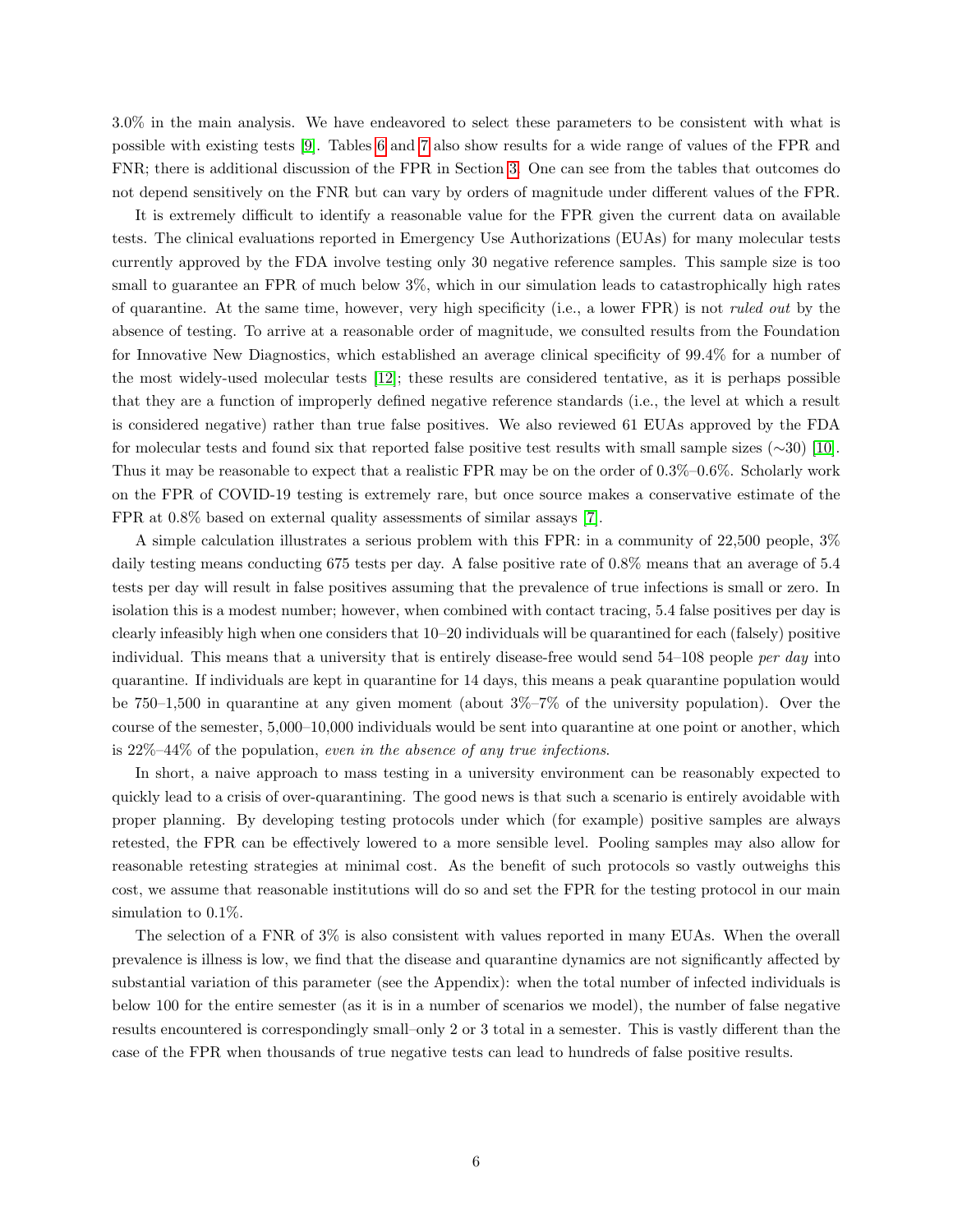#### <span id="page-6-0"></span>2.3 Contact Patterns

Every run of the simulation consists of 20, 000 students and 2, 500 instructors who interact daily for 100 days. Every day, simulated individuals experience contacts with each other, and these contacts are the basis for both disease transmission and the mitigation strategy of contact tracing. We allow for contacts to be asymmetric (so that the likelihood of transmission from person  $a$  to person  $b$  need not necessarily be the same as the likelihood of transmission in the reverse direction) but in almost all situations we model both directions of transmission as equally likely. We also categorize contacts as traceable or nontraceable. This latter category is meant to model contacts which are incidental or otherwise not sufficiently memorable to be recalled upon reflection.

There are two main sorts of contacts in the simulation. The most common sort of contact is Poisson contact, generated by a Poisson point process whose rate is determined by a detailed scoring system which takes into account whether the two individuals have any common activities on a given day and the nature of their roles in those activities (e.g., a student and an instructor in a class will have a higher rate of contact than two random students in the same class, but lower than the rate of contact of two friends in the class). Activities include classes, recitations, department memberships, and friendships (which are formed at the beginning of the simulation between smaller groups of individuals within larger classes, recitations, and departments). These contacts model a wide variety of possible scenarios that one might encounter in a university setting. Details can be found in Section [5.1.2](#page-18-0) of the Appendix. In particular, there are several key "scales" on which contacts occur: a close contact scale which captures interactions like friendships and nearest classmates in a classroom, a classroom scale which includes all individuals in a room at the time of class, environmental contacts that occur around physical presence in a building or department (like shared elevators or hallways), and broad environmental contacts which can occasionally occur between any two individuals on campus. We model contacts on each of these four scales as roughly equally likely to occur, and consider the close contact and classroom scale contacts to be traceable and the department and broad environmental contact scales to be nontraceable. For convenience, we refer to all the forms of contact above as "academic contacts" to emphasize that they are all heavily influenced by the overall rate of in-person (as opposed to online) academic activity. We also include a category of broad social contacts within the Poisson contact system to capture contacts at a large social scale which are not directly tied to the acts of going to or from classes.

The second type of contact is *residential contact*, which is guaranteed to occur every day. Residential contacts are de facto stronger than other contacts in the sense that transmission in both directions is always allowed (whereas under normal circumstances there is effectively only a 50% chance of a particular direction of transmission being allowed for a Poisson contact.) As a robustness check, we constructed two distinct models of residential contacts: a "discrete" model in which students are assembled into permanent, small residential groups of fixed size, and a "linear" model in which students are effectively arranged in linear dormitories and have permanent contact with small numbers of adjacent students. Both models gave very similar results, so we have adopted the linear model as standard. We assume under normal circumstances that students have an average of 1 residential contact, which means that the typical residential arrangement is that students are housed in pairs (i.e., an average student has one daily residential contact with some other student). We also test the effects of increasing the number of these types of residential (and other) contacts.

It is important to emphasize that the average daily number of contacts for a simulated individual is a function of many factors and is not an adjustable parameter. Our contact system is normalized to yield an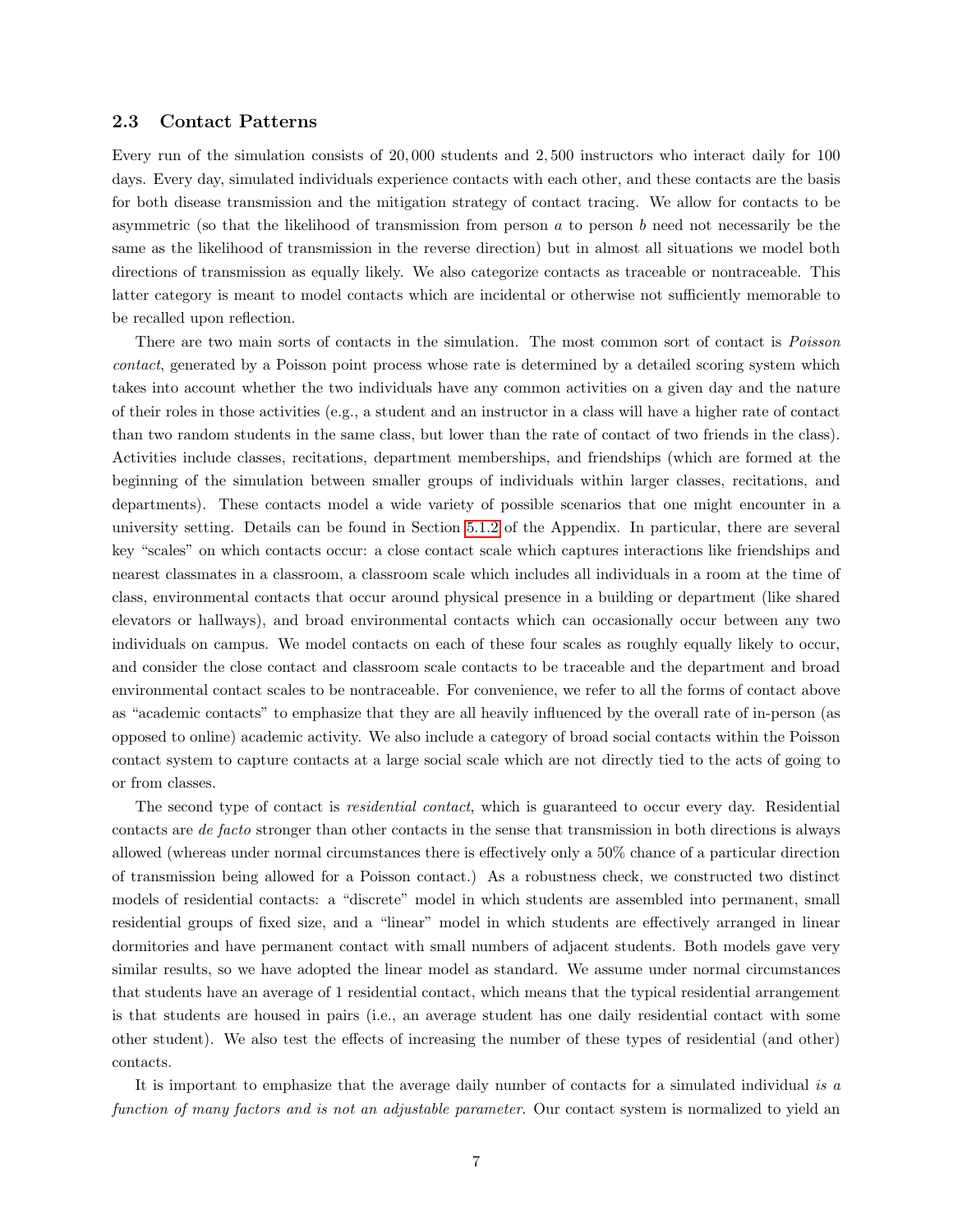average of approximately 11 traceable and 8 nontraceable contacts per person per day when all classes are meeting physically and no social distancing is being exercised. This is consistent with a number of surveys of the general public which found that participants' self-reported average daily contacts fell in the range of 10 to 14 per day [\[14,](#page-16-11) [32\]](#page-17-9). Determining a realistic rate for nontraceable contacts is a bit more challenging, but we note that under our normalization, the attack rate in a residential setting (i.e., the rate of transmission to individuals contacted every day) is 32.9%, which is similar to the observed secondary attack rate to spouses in a household setting [\[19\]](#page-16-12). We examine the sensitivity of the results to the total number of daily contacts in Tables [2](#page-23-0) and [3](#page-23-1) in the Appendix. We emphasize that the average student in our simulation has at least one class in common with 244 others on average, so the contact process necessarily assumes that it is rather unlikely that a student will experience contact with any particular one of those individuals on any given day.

The number of courses is variable but is 3, 750 in expectation. Very large classes with more than 150 students are split roughly evenly into sections. Classes are independently randomly scheduled as Monday, Wednesday, Friday (40%), Tuesday-Thursday (40%), or Monday-Wednesday (20%). Classes of more than 50 students are also assigned teaching assistants who run additional once-per-week recitations with 20 students at once. Each assistant is also a student; any student who is not taking the given course or any other course of lower difficulty is eligible to be an assistant, and assistants are limited to be responsible for at most 80 students. Recitations meet only one day per week, and never on the day that the corresponding lecture is held.

Students are evenly distributed into 8 large cohorts. An individual's cohort affects the probability that they will enroll in a particular course, with students in cohort 0 (corresponding to freshmen) being most likely to select courses of lowest difficulty and students in cohort 7 (roughly, advanced graduate students) being most likely to select courses of highest difficulty. Each student enrolls in either 4 or 5 courses (with both being equally likely) The precise distributions for course preferences were designed in an ad hoc way to generate a distribution of class sizes which is consistent with reported data at the University of Pennsylvania. The distribution of class sizes for a typical randomly-generated university are summarized in Figure [1.](#page-8-1) Additional implementation details are given in Section [5.1.1](#page-18-1) of the Appendix. We also note a few important statistical features of our simulated contact process which are similar to the values found in the actual academic enrollment network at Cornell as reported in [\[31\]](#page-17-3):

- The mean class size in our simulated university is 24.
- Roughly 90% of classes have 50 or fewer students.
- The graph-theoretic properties of our simulated university also closely mirror real-world data: students are, on average, connected 1.2% of the entire student body through common courses (i.e., the average student has a common classmate with 244 others). The collection of classmates-of-classmates for an average student includes nearly half the student body (i.e., the average student is connected to 50.0% of all others via a 1- or 2-edge path), and by the next step, 99.2% of the student body can be reached via a path of length at most 3. There are, on average, 2.5 "degrees of separation" between a typical pair of students (i.e., the average geodesic distance in the classmates graph is approximately 2.5).

Within each class with at least 5 students, it is assumed that students make smaller friend groups (the so-called "close contact" scale from the previous section) with size that scales like the square root of the overall class size (e.g., a class of 100 students would be subdivided into roughly 10 social groups of 10 students each). This is meant to reflect natural social tendencies of students and to reflect the fact that students tend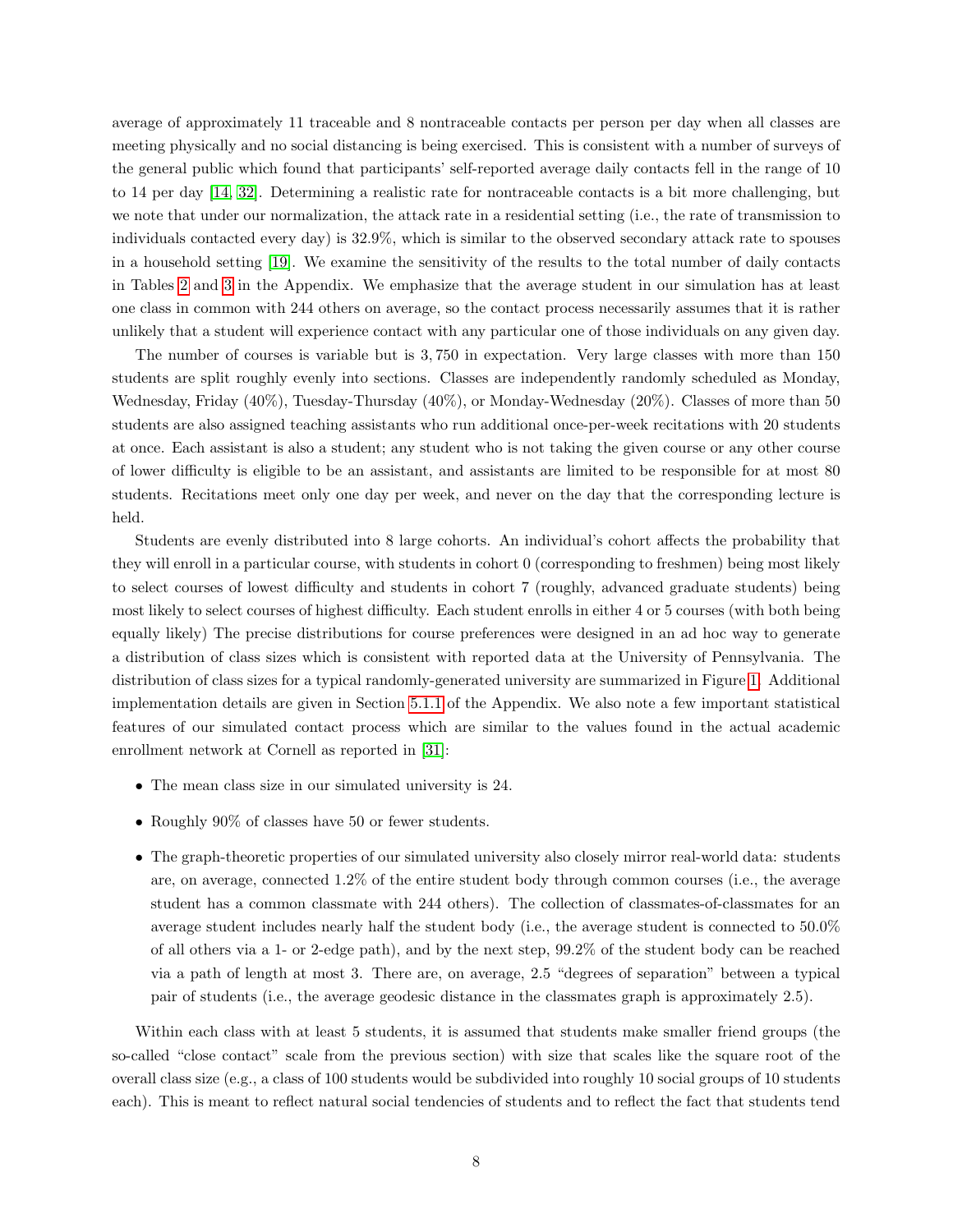<span id="page-8-1"></span>

Figure 1: Distribution of class sizes (before splitting very large classes into smaller sections) averaged over 100 randomly-generated universities. Here the proportion indicates the fraction of all ∼3,750 courses which fall into the given size bin. The largest class in the university has approximately 800 students before subdivision.

to arrange themselves in the classroom in similar ways from day to day, so that contacts inside a classroom environment are unlikely to be uniformly random. Friends are most likely to meet on the days when their common activity is in session, but still have a smaller but positive rate of contact on other days as well.

Classes are also randomly assigned to one of 120 departments with frequency which is exponentially decaying, so that the largest department is expected to be ten times the size of the smallest department in terms of the number of courses offered. Once classes are assigned to departments, instructors are assigned to departments in proportion to the number of classes taught by each department (very small departments are guaranteed at least one instructor). Instructors within the same department have additional positive contributions to their Poisson contact rates during the week but not during the weekend. As with students, instructors also form friendships within their department.

# <span id="page-8-0"></span>3 Results

As a small validation of the model, we analyzed the early-phase doubling period for uncontrolled growth when no intervention scenarios are applied. Specifically, we compute the doubling period for cumulative infections over the range of days beginning with the first infection and ending on the day when at least 2000 individuals have been infected (note: all 500 simulated runs exceeded 2000 infected individuals). We found that the median early-phase doubling period for our model was 2.185 days, with 50% of simulations falling between 2.004 and 2.365 days. The observed doubling period of cases in the United States between March 1 and March 31 was 2.53 days [\[5\]](#page-15-4). It is reasonable to expect the doubling period within an American university to be somewhat shorter than was observed in the general population. To develop a sense of what realistically short doubling periods might be, we observe that data from Quebec's Federal Training Centre prison showed a doubling period of approximately 1.94 days between April 10 and April 21 [\[3\]](#page-15-5).

Our two main outcome variables are the total number of people infected and the peak number of students in quarantine during the semester. These two outcomes summarize the risk to the campus community from the disease and the costs and academic disruption involved in having students in quarantine on campus. Our baseline level of intervention (the "standard intervention"[5](#page-8-2) ) consists of the combination of quarantine

<span id="page-8-2"></span><sup>5</sup>We have constructed the standard intervention as a tool to study the most widely-discussed and broadly-applicable oncampus infection mitigation strategies, but we note that there are many other potential strategies which institutions might develop around their own needs and capabilities. One such interesting idea is the formation of smaller, separated academic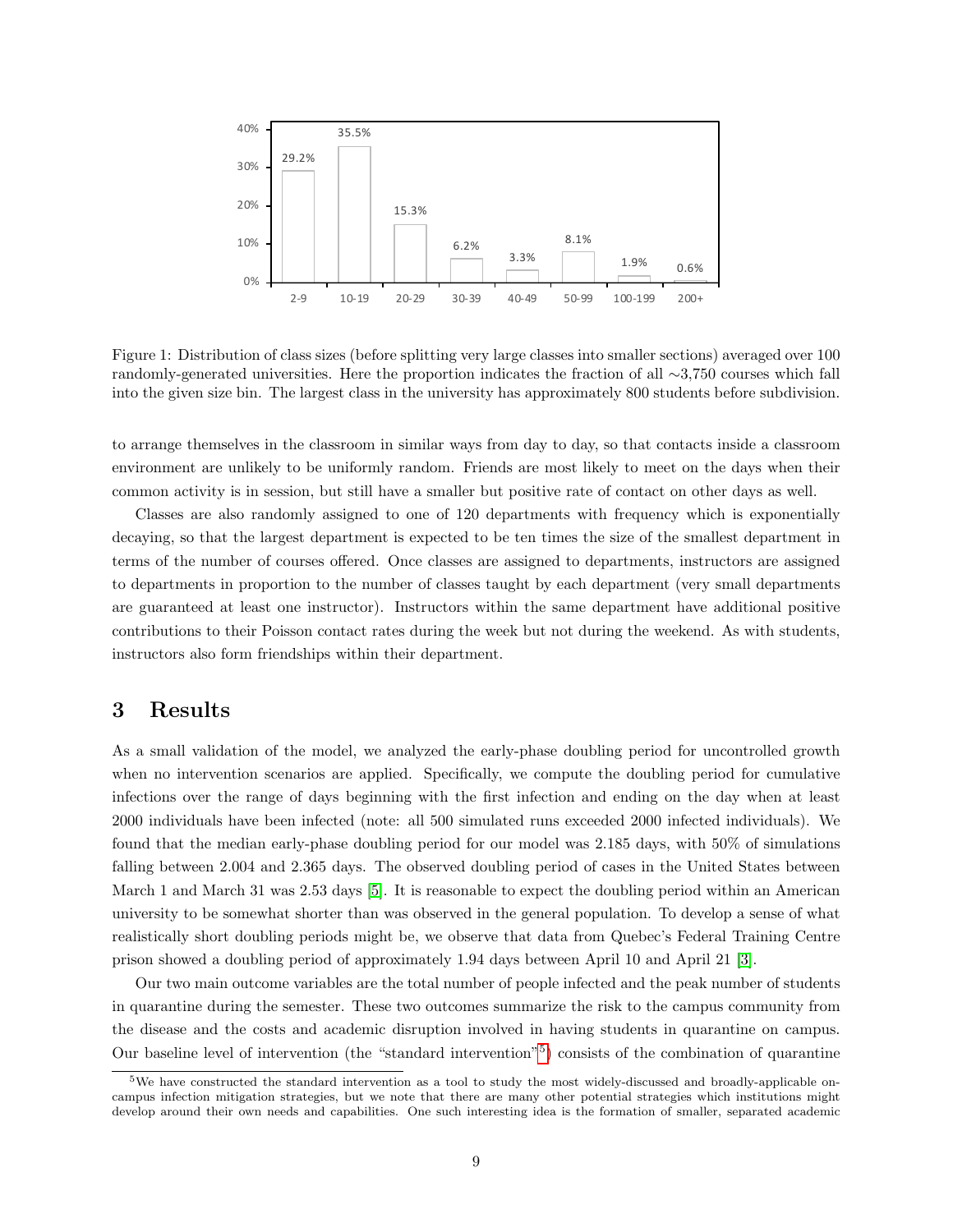and contact tracing, universal mask-wearing, daily randomized testing of 3% of the university community, and transitioning all classes with 30 or more students to online-only interaction<sup>[6](#page-9-0)</sup>. As part of the online transition, we model the social distancing which is afforded by moving smaller classes into the physical classrooms vacated by larger classes which have moved online. It's worth noting that there are two main classes of intervention: those that reduce both infections and quarantine (mask-wearing, social distancing, transitioning large classes) and those that reduce infections but increase quarantine (quarantine and contacttracing, randomized testing). Increasing testing accuracy (reducing the FPR) would be expected to reduce quarantine without significantly affecting infections.

#### 3.1 Overview of Control Measures

Although implementing the standard intervention is costly, it is also crucial for controlling disease outbreaks. In the absence of any intervention, all scenarios end with effectively all susceptible community members developing COVID-19 by the end of the semester, with peak infection rates reached between 20 and 40 days into the semester (Figure [2\)](#page-10-0). In contrast, the standard intervention avoids the epidemic tipping point altogether (i.e.,  $R_0$  remains well below 1) and keeps cumulative infections below 66 in more than 95% of simulations.<sup>[7](#page-9-1)</sup> As we discuss later, the results are sensitive to the rates of social contact among students: increasing expected broad social contacts from 2 per day (as in panel (b)) to 17 per day (as in panel (c)) increases the median cumulative number of infections from 44 to 461 even with the full standard intervention.

Which measures in the standard intervention are the most important? To control infections, the online transition for classes with more than 30 students is very effective: allowing in-person meetings of large classes increases infections from 43 to 538 in the median simulation run (Figure [3\)](#page-11-0). Requiring masks is moderately important: not requiring masks increases median infections to 131. Random testing and contact tracing have the lowest individual impacts, and removing either of these measures (while keeping all others) increases median infections to 50 and 47, respectively.[8](#page-9-2) The effect of moving classes into larger spaces (social distancing) is also small; failing to capitalize on this opportunity raises the median infection total to  $48.5<sup>9</sup>$  $48.5<sup>9</sup>$  $48.5<sup>9</sup>$ 

The standard intervention results in a median peak quarantine level of 150. In-person large class meetings drastically increase this number both by increasing the number of infections and increasing the number of students exposed to each positive case: 1,815 students are in quarantine at peak. Removing contact tracing and random testing all reduce this number (to 20 and 50) at the cost of increasing the cumulative number of infections. Not requiring masks nearly doubles the peak number of quarantined students to 272. To emphasize the challenge these numbers represent, let us also note that in the standard intervention, the median number of *unique* individuals quarantined at some point during the semester is 602, which means that even in this full-strength mitigation scenario, it often happens that 3% of all students spend some fraction of the semester in quarantine.

As noted in Section [2.1,](#page-2-1) we find that the false positive rate has a very large effect on the peak quarantine size. Table [7](#page-25-1) in the Appendix, for example, shows that a FPR of 2% can increase the median peak quarantine

cohorts [\[25\]](#page-17-10), which may be able to capitalize on the structure of social networks to limit disease spread [\[4\]](#page-15-6).

<span id="page-9-0"></span> $6W$ e investigated several other possible interventions, including dividing large classes into many smaller sections and/or bringing only certain cohorts of students back to campus. These alternatives were found to be far less effective than moving large classes online, so we will not focus on them here.

<span id="page-9-1"></span><sup>7</sup>Regular flatter portions of the graph indicate weekends: new infections are largest during the week when classes are in session. We note that others have observed that weekends play a critical social distancing role in reducing influenza spread [\[8\]](#page-15-7). <sup>8</sup>We note, however, that although random testing has only a small direct effect on reducing infections it may be essential

<span id="page-9-2"></span>for monitoring and responding to the prevalence of the disease on campus.

<span id="page-9-3"></span><sup>&</sup>lt;sup>9</sup>Infection and quarantine rates for additional intervention bundles are reported in the robustness checks in Appendex Tables [2](#page-23-0) and [3.](#page-23-1)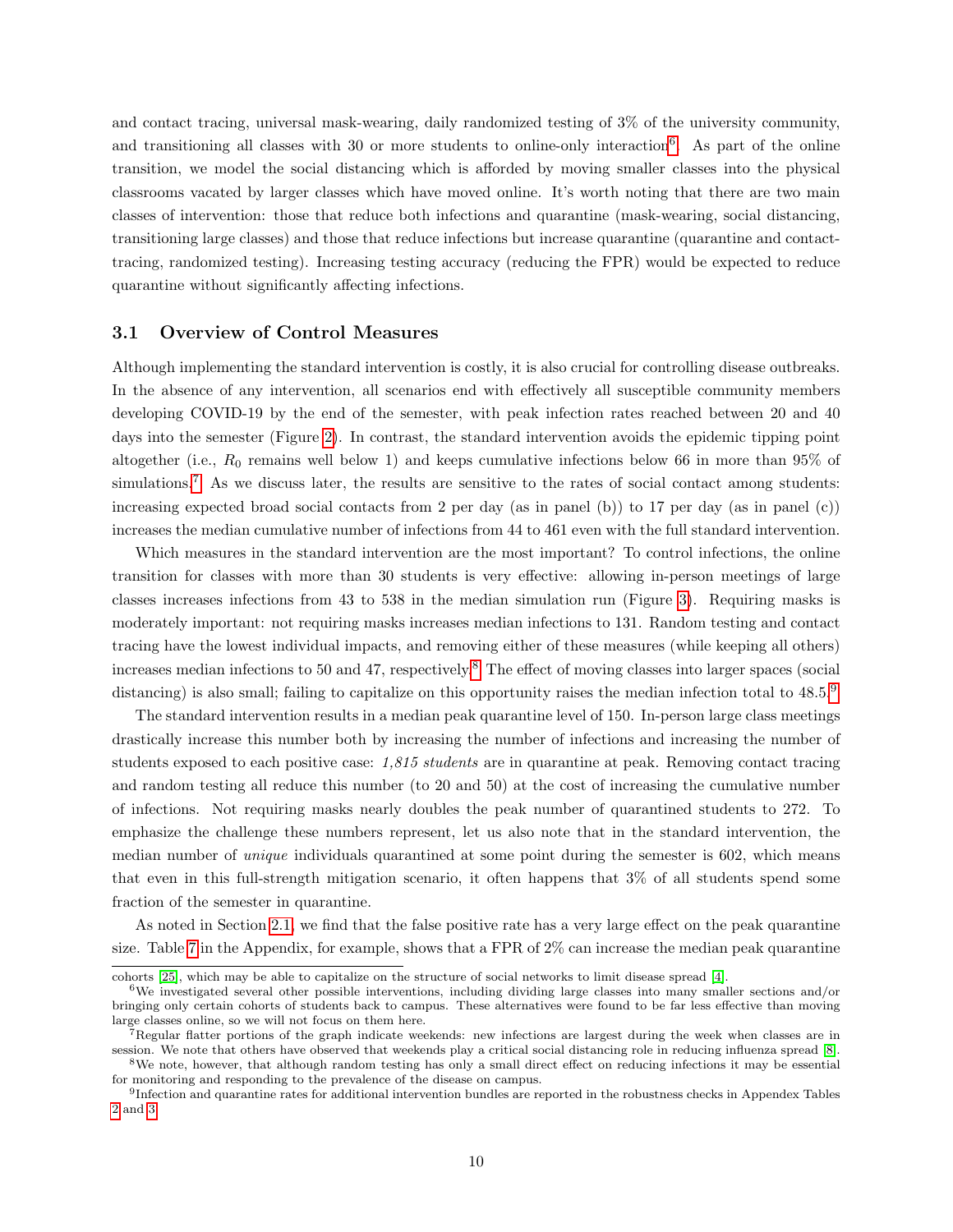<span id="page-10-0"></span>

(c) Standard Intervention with High Social Contact

Figure 2: Cumulative infections over a 100-day semester. The black curve is the median daily value for 500 independent runs of the simulation and the dark and light regions indicate quantiles around the median containing 50% and 90% of outcomes, respectively. Under no intervention the median cumulative number of new infections reaches 20,126 (falling between 20,026 and 20,212 in 90% of simulations), or 89.4% of the total campus population.

size from 150 to 1,443. Given the uncertainty around what constitutes a realistic FPR, we also simulated a "high accuracy" testing regime in which the FPR is set to  $10^{-6}$  and the false negative rate is set to 6%. This corresponds roughly to a policy of mandatory retesting of every positive result and a presumption of negativity when the second test is negative. Even with the increased false negative rate, the change to high accuracy testing has only a minor effect on total infections (the median is 45 instead of 43). The main difference is a more than twofold reduction in the number of students in quarantine: median peak is lowered from 150 to 66. The effect on the total number of individuals quarantined is even more dramatic: the median number of unique individuals experiencing quarantine drops from 602 in the standard intervention to 178 with high accuracy testing.

We also examine the sensitivity of these results to increasing the rates of different types of social inter-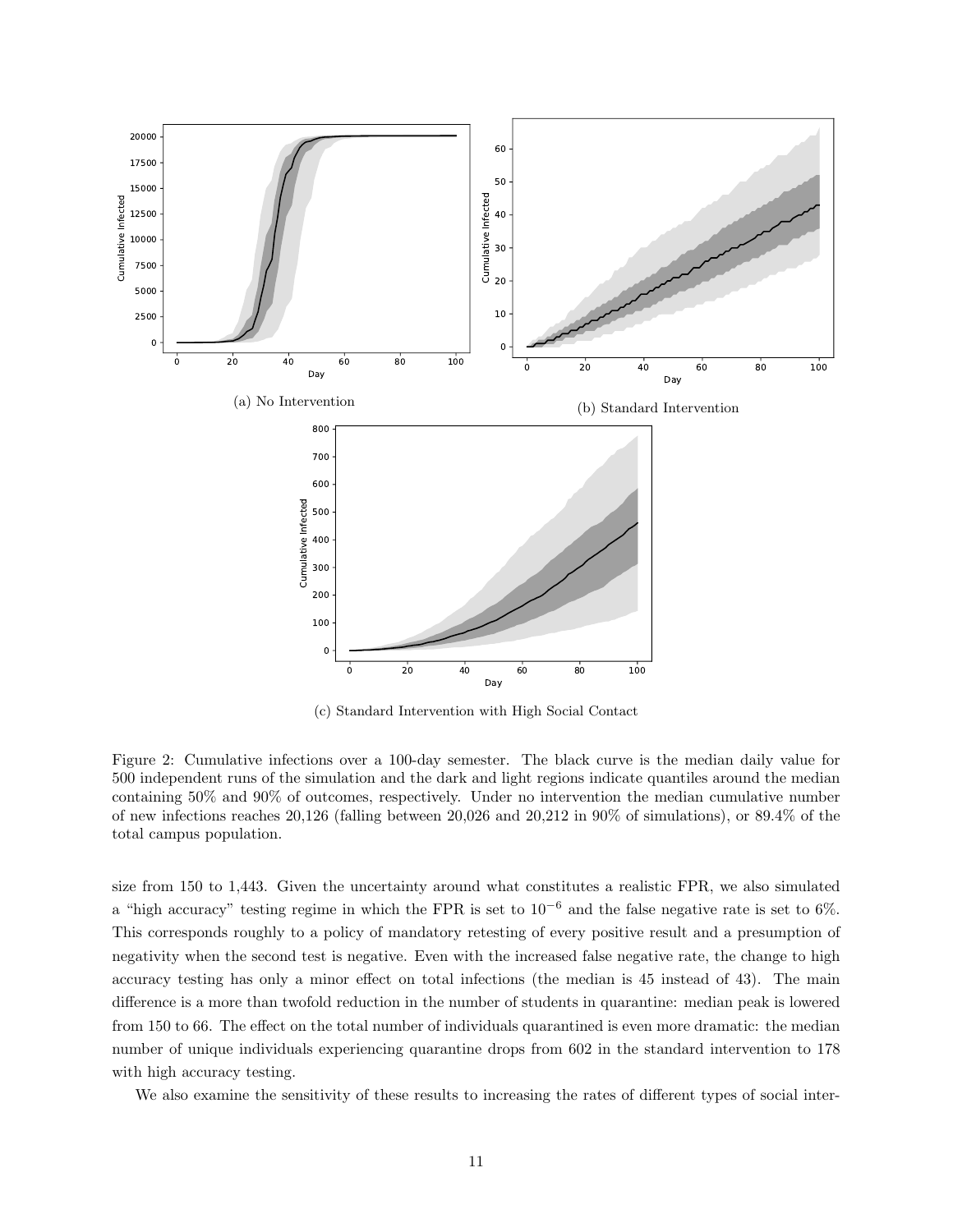<span id="page-11-0"></span>

Figure 3: Median number of total community members infected over the course of the semester and peak number of students in quarantine by intervention bundle, plotted on a log scale. Bars indicate quantiles around the median containing 50% and 90% of outcomes, respectively.

actions. We increased interaction rates for academic interactions (in and around the classroom), residential, and broad social contacts to simulate an additional 5, 10, or 15 contacts per day. (In the case of academic contacts, we note that the standard intervention leads to only some fraction of these additional contacts actually occurring). Table [1](#page-11-1) summarizes the new levels of cumulative total infected and peak quarantine size under these different scenarios.

<span id="page-11-1"></span>

| ошшшалуе толат ппеслед |                        |       |      |  |  |  |  |
|------------------------|------------------------|-------|------|--|--|--|--|
|                        | Extra Contacts/Day     |       |      |  |  |  |  |
|                        | $+15$<br>$+10$<br>$+5$ |       |      |  |  |  |  |
| Academic               | 50                     | 60    | 71.5 |  |  |  |  |
| Residential            | 89.5                   | 163.5 | 279  |  |  |  |  |
| <b>Broad Social</b>    | 72                     | 162   | 461  |  |  |  |  |

Cumulative Total Infected

Peak Quarantine Size

| 1 can watercome sho |                    |       |        |  |  |  |  |  |
|---------------------|--------------------|-------|--------|--|--|--|--|--|
|                     | Extra Contacts/Day |       |        |  |  |  |  |  |
|                     | $+5$               | $+10$ | $+15$  |  |  |  |  |  |
| Academic            | 168                | 197   | 227    |  |  |  |  |  |
| Residential         | 334                | 621   | 1059.5 |  |  |  |  |  |
| <b>Broad Social</b> | 408.5              | 964   | 2587.5 |  |  |  |  |  |

Table 1: Effect of increased rates of contact on cumulative total infected (left) and peak quarantine size (right).

Our model is relatively insensitive to additional academic contacts; an additional 15 academic contacts per day almost doubles the overall rate of academic contact but does not double the total number of infected individuals or the peak quarantine size. On the other hand, an increase of 5 additional residential contacts raises the total number of infections to 89.5, which is more than double the default level of 43. Peak quarantine size is also more than doubled. Increasing broad social contacts by 5 per day has a slightly weaker effect on total infections than does the corresponding increase for residential contacts, but peak quarantine size increases to 476, which is 272% of the default level. Thus there is a clear difference in our model between the risk involved with additional academic versus non-academic contact, and it is the latter which has stronger undesirable consequences. Between residential and broad social contacts, the comparison is more difficult, but as the number grows larger, broad social contacts become clearly more problematic than residential contacts. This is likely due to the fact that residential contacts are far more compartmentalized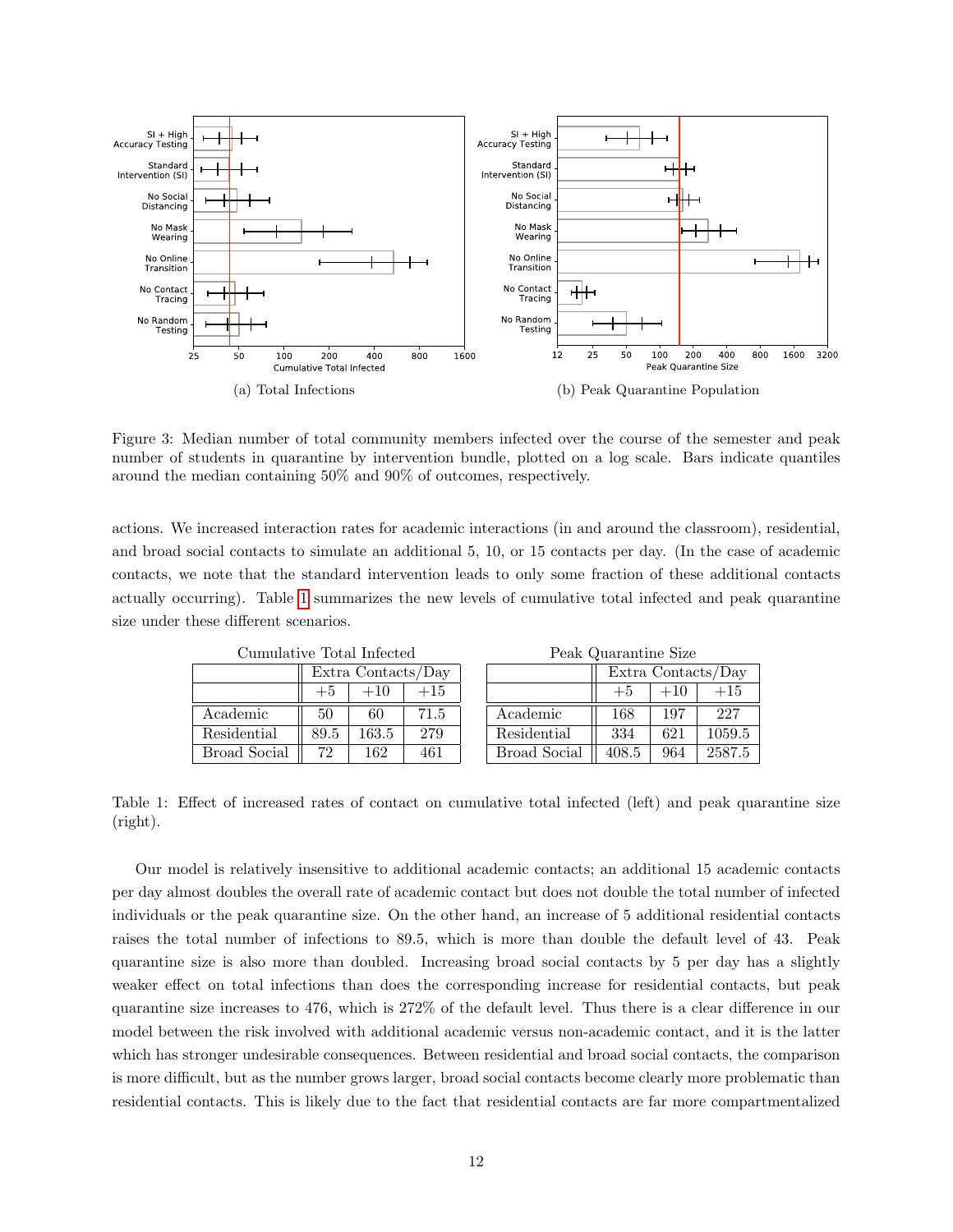than broad social contacts, which places stronger limits on the overall rate of transmission that can occur exclusively within the residential contact network. Because residential contacts are a closer form of contact than broad social contact, it further seems relatively unlikely that real-world students would be able to form very close residential contacts with 10 or more individuals, while it would be rather easy to come into regular broad social contact with much larger numbers of people through extracurricular activities and social events.

#### 3.2 Moving Large Classes Online

A key component of managing both infection rates and quarantine peak is to move the largest classes online. Our baseline standard intervention scenario moves all classes with more than 30 students online; this represents approximately 20% of the classes in our modeled university (Figure [1\)](#page-8-1). This intervention is highly effective and presents important tradeoffs. Teaching effectively online is more costly in terms of course preparation and potentially less appealing to students. Limiting large classes also drastically reduces infection rates by reducing the number of students exposed to an infected individual and reduces quarantine rates by reducing the number of students identified for quarantine via contact tracing in response to a positive test. Large classes are also more dangerous for instructional staff. Moving large classes online has the added benefit of facilitating social distancing measures in existing classes by making larger capacity classrooms available for smaller classes.

<span id="page-12-0"></span>

Figure 4: Total infections and peak quarantine population as a function of the online class size threshold. The black curve is the median value for 500 independent runs of the simulation and the dark and light regions indicate the 50% and 90% quantiles, respectively.

How sensitive are our outcomes to the threshold for moving to online instruction? Figure [4](#page-12-0) shows the response of both the infection count and peak quarantine to changes in the in-person class size cap. These figures show that eliminating the largest classes is crucially important: allowing all classes to meet in person increases the median number of infections from 43 to 527 and the median peak quarantine from 150 to 1,813. In 5% of simulations, the peak number of students in quarantine reaches 2,697 and 893 people are infected by the end of the semester. The responses to class size are very nonlinear: relaxing the cap at 30 leads to only mild growth in infection and quarantine, while increasing beyond 100 leads to larger growth, and increasing beyond 120 rapidly expands the magnitude of the outbreak. The exact threshold at which this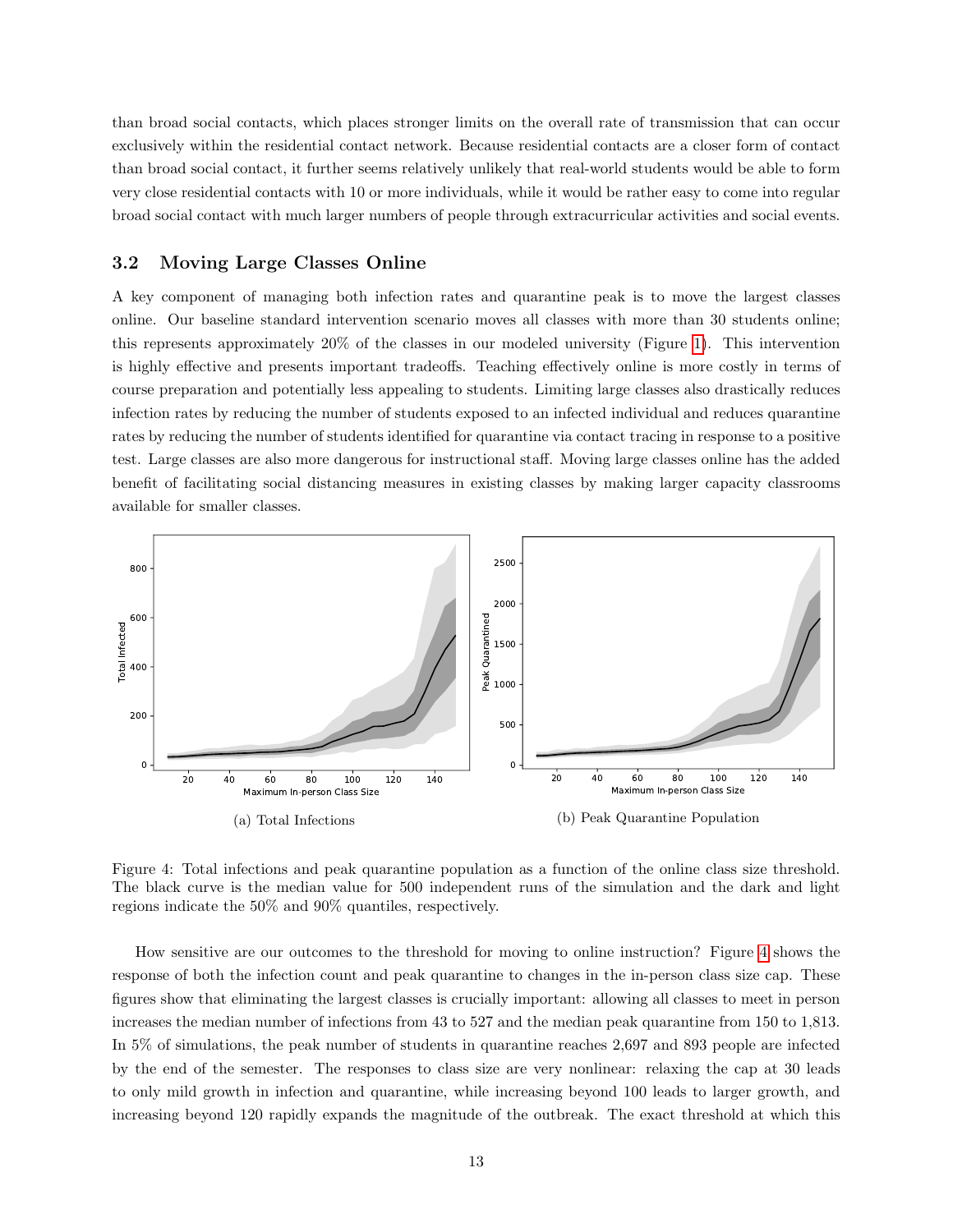rapid escalation occurs is, of course, a function of the other interventions in place (3% daily random testing, contact tracing and quarantine, and mask wearing) and should not be expected to persist in all or even most real-world environments. However, there does appear to be a general principle at work here, which is that although the connectivity of the academic network graph is still high, the number of transmission opportunities is greatly diminished: with no online transition, students are classmates with an average of 1.2% of the student body, and when classes of 30 and greater transition online, the proportion drops to only 0.2%. This roughly means that more than 80% of the edges in the graph connecting students result from the largest 20% of classes. Such a drop does not in and of itself guarantee successful containment, but in our model combines with the other interventions to result in a decrease of the median reproduction number from 1.125 in the uncapped case (which is technically uncontrolled, but close enough to 1 that exponential growth is difficult to detect on the span of 100 days) down to 0.44, which is safely outside the range of uncontrolled exponential growth.

The class size cap also has a significant impact on the viability of courses as the semester progresses. Figure [5](#page-13-0) plots the number of days in which more than 10% of students in an average class are quarantined as a function of the online class size threshold. This reflects a heightened likelihood that a substantial number of classes have a practically meaningful number of students absent due to quarantine. This follows the pattern of the number of students in quarantine: there is prevalent absenteeism for about 5.5 days on average when classes are capped at 100 students, with this increasing to about 10.5 days for the top 5% most extreme simulations. Capping class size at 150 leads to an expected 22 days of significant absenteeism, with the top 5% of simulation runs resulting in more than five weeks of widespread absence. This presents a significant challenge for large, in-person classes: holding large 100+ student classes in person does not resolve the problem that those classes spend weeks of the semester with at least 10 students in quarantine and in need of remote instruction. Planning for this by offering large classes online has the added benefit of decreasing absenteeism in smaller classes as well.

<span id="page-13-0"></span>

Figure 5: Number of days that an average class experiences  $\geq 10\%$  of students in quarantine as a function of the online class size threshold. The black curve is the median value for 500 independent runs of the simulation and the dark and light regions indicate the 50% and 90% quantiles, respectively.

Finally, while we have chosen our parameter values (number of daily contacts,  $R_0$ , external infection rates, FPR and FNR) to be as realistic as possible, it is important to examine how our results vary with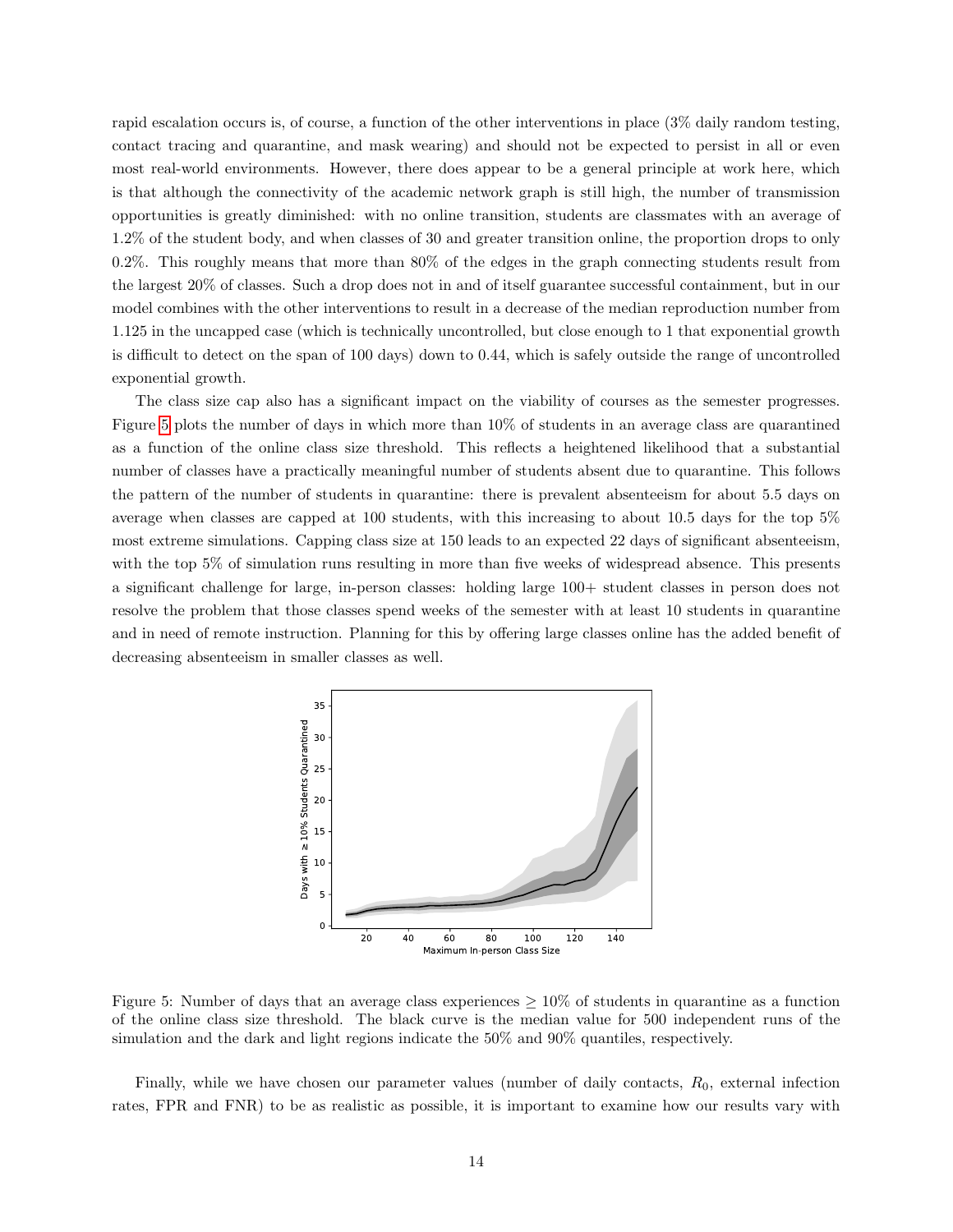these inputs. These results are discussed in more detail in the Appendix, but broadly indicate that the standard intervention is relatively effective across a range of parameter values. Infections and quarantine remain manageable (less than 200 infections and 300 in quarantine) under the standard intervention as long as daily contacts are less than 31.5 (baseline of 19) and the expected number of external infections is less than 1.0 or 2.0 per day (baseline of 0.25) (Tables [2,](#page-23-0) [3,](#page-23-1) [4,](#page-24-0) and [5\)](#page-24-1). These external infection rates reflect a scenario where the spread of coronavirus regionally is well under control: a local outbreak of the virus will be reflected in highly elevated infection and quarantine numbers on campus. The standard intervention bundle is extremely robust to all reasonable values of  $R_0$ : predicted infections and number quarantined reach a peak of 73 and 193 respectively when  $R_0$  is raised from 3.8 to 5.8. Outcomes under less rigorous intervention bundles are much more sensitive to increases in these parameters. The total number of infected is largely insensitive to changes in testing accuracy (both the FPR and the FNR), while quarantine grows very quickly with the FPR (but not the FNR).

## <span id="page-14-0"></span>4 Conclusion

The control of the spread of the novel coronavirus on campus is a critical challenge for colleges and universities planning to open for in-person instruction in the fall. Our agent-based model of the spread and containment of this disease on campus is an effort to be as realistic as possible: engaging the current state of the epidemiological understanding of this illness as well as capturing some of the idiosyncrasies of the residential university setting. We are able to model behavior that is highly structured and fully individualized using a relatively manageable number of agents. This allows our model to more accurately capture disease dynamics than a traditional compartmental model. We find important implications for the impact of different control measures on both the spread of the disease and on the disruption of academic life. Our results suggest that it is important to have a robust portfolio of interventions, and that universities should be keenly focused on the specificity of their testing regime. Moving the largest classes online is an effective tool in the arsenal to stop the spread of the disease and to minimize the disruption caused by quarantining potentially exposed students. We also find significant differences between the risks involved with academic and other types of regular contact, with spread through broad social contact representing being more dangerous than residential contact in the extreme of many additional contacts.

There are several important limitations of our analysis. First, we have not included seasonal effects in transmission patterns or the arrival of infections from off-campus. These effects may require additional control measures and have motivated several universities to shorten their semester to avoid extending into December. To gain some very basic understanding of the potential magnitude of the challenge this may present, we have included results in Tables [4](#page-24-0) and [5](#page-24-1) in the Appendix which suggest that the total number of those infected and the peak quarantine size depend linearly on the rate of infections from outside the university. There may also be additional unmodeled heterogeneity in the intensity of contact between students in different types of class settings: interactions in large lectures, small seminars, and labs may yield different transmission rates between students. Some students may also opt to continue their instruction remotely (e.g., due to travel restrictions), which will further decrease on-campus transmission for a given enrollment. Finally, we have not accounted for the fact that compliance with mask-wearing policies will likely be diminished in residential settings and social settings; our modeling leads us to believe that that this will lead to modest increases in infection and quarantine rates.

Although we include instructors in this model, their off-campus behavior and infection risk is largely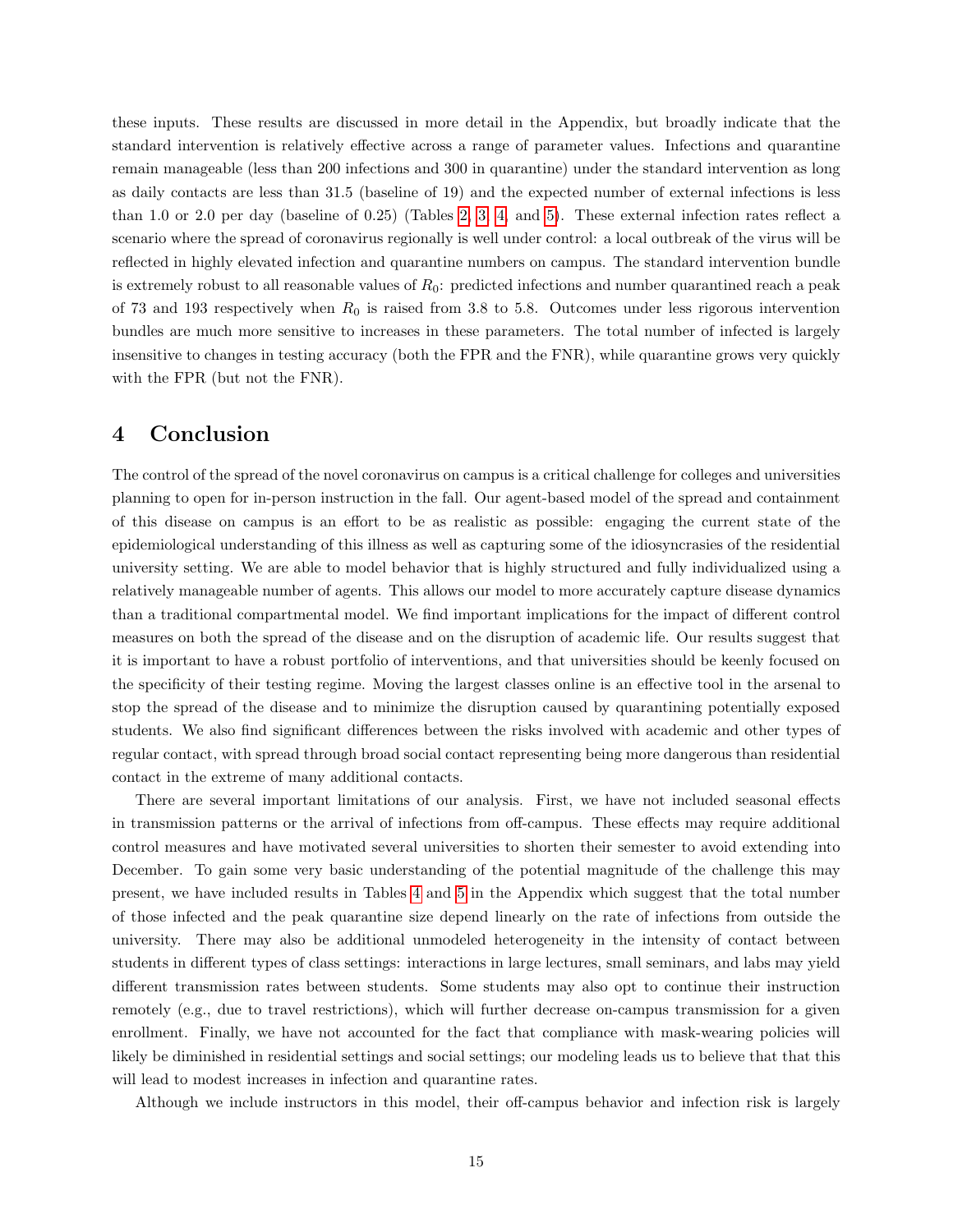unmodeled. In the standard intervention, we find that a median of only 5 instructors are infected during the semester, so the effect of additional within-university interactions (between faculty and staff or administration, for example) may ultimately be a more significant risk to faculty than direct faculty-student interactions. Faculty and staff may also be exposed to the disease through their social and residential contacts: in an urban setting, for example, public transit may be a particularly significant risk to faculty and staff and may indirectly lead to more student infections as well.

Finally, this model has limited applicability to other types of university settings, such as partial-residential and non-residential campuses. Small colleges may be importantly different than the university modeled here in that large classes are less common (and smaller) and that social networks may differ in ways that affect disease spread. Liberal arts colleges seem to present an especially difficult challenge since daily academic contacts would be much fewer (in a way that should be relatively easy to model) but of a sort more likely to transmit infection (which would be a more difficult feature to reasonably quantify or calibrate without additional data). Nonetheless, many of the main observations are likely to generalize well: increasing testing accuracy, limiting large classes, minimizing non-residential social contacts and preparing to accommodate unpredictable absences are likely to be useful across many contexts.

# References

- <span id="page-15-0"></span>[1] M. Ajelli, B. Gonçalves, D. Balcan, V. Colizza, H. Hu, J. Ramasco, S. Merler, and A. Vespignani, Comparing large-scale computational approaches to epidemic modeling: Agent-based versus structured metapopulation models, BMC Infectious Diseases, 10 (2010). DOI: 10.1186/1471-2334- 10-190.
- <span id="page-15-2"></span>[2] M. BIGGERSTAFF, S. CAUCHEMEZ, C. REED, M. GAMBHIR, AND L. FINELLI, Estimates of the reproduction number for seasonal, pandemic, and zoonotic influenza: a systematic review of the literature, BMC Infectious Diseases, 14 (2014). DOI: 10.1186/1471-2334-14-480.
- <span id="page-15-5"></span>[3] A. BLAIR, A. PARNIA, AND A. SIDDIQI, Testing lags and emerging COVID-19 outbreaks in federal penitentiaries in Canada. DOI: 10.1101/2020.05.02.20086314, 2020.
- <span id="page-15-6"></span>[4] P. BLOCK, M. HOFFMAN, I. J. RAABE, ET AL., Social network-based distancing strategies to flatten the covid-19 curve in a post-lockdown world, Nature Human Behavior, 4 (2020), pp. 588–596. DOI: 10.1038/s41562-020-0898-6.
- <span id="page-15-4"></span>[5] CDC, Cases in the U.S.  $\kappa$  //www.cdc.gov/coronavirus/2019-ncov/cases-updates/casesin-us.html>, accessed 2020-5-19.
- <span id="page-15-1"></span>[6] S. L. CHANG, N. HARDING, C. ZACHRESON, O. M. CLIFF, AND M. PROKOPENKO, Modelling transmission and control of the COVID-19 pandemic in Australia. [arXiv:2003.10218,](http://arxiv.org/abs/2003.10218) 2020.
- <span id="page-15-3"></span>[7] A. N. COHEN AND B. KESSEL, False positives in reverse transcription PCR testing for SARS-CoV-2. DOI: 10.1101/2020.04.26.20080911, 2020.
- <span id="page-15-7"></span>[8] P. C. Cooley, S. M. Bartsch, S. T. Brown, W. D. Wheaton, D. K. Wagener, and B. Y. LEE, Weekends as social distancing and their effect on the spread of influenza, Computational and Mathematical Organization Theory, 22 (2016), pp. 71–87. DOI: 10.1007/s10588-015-9198-5.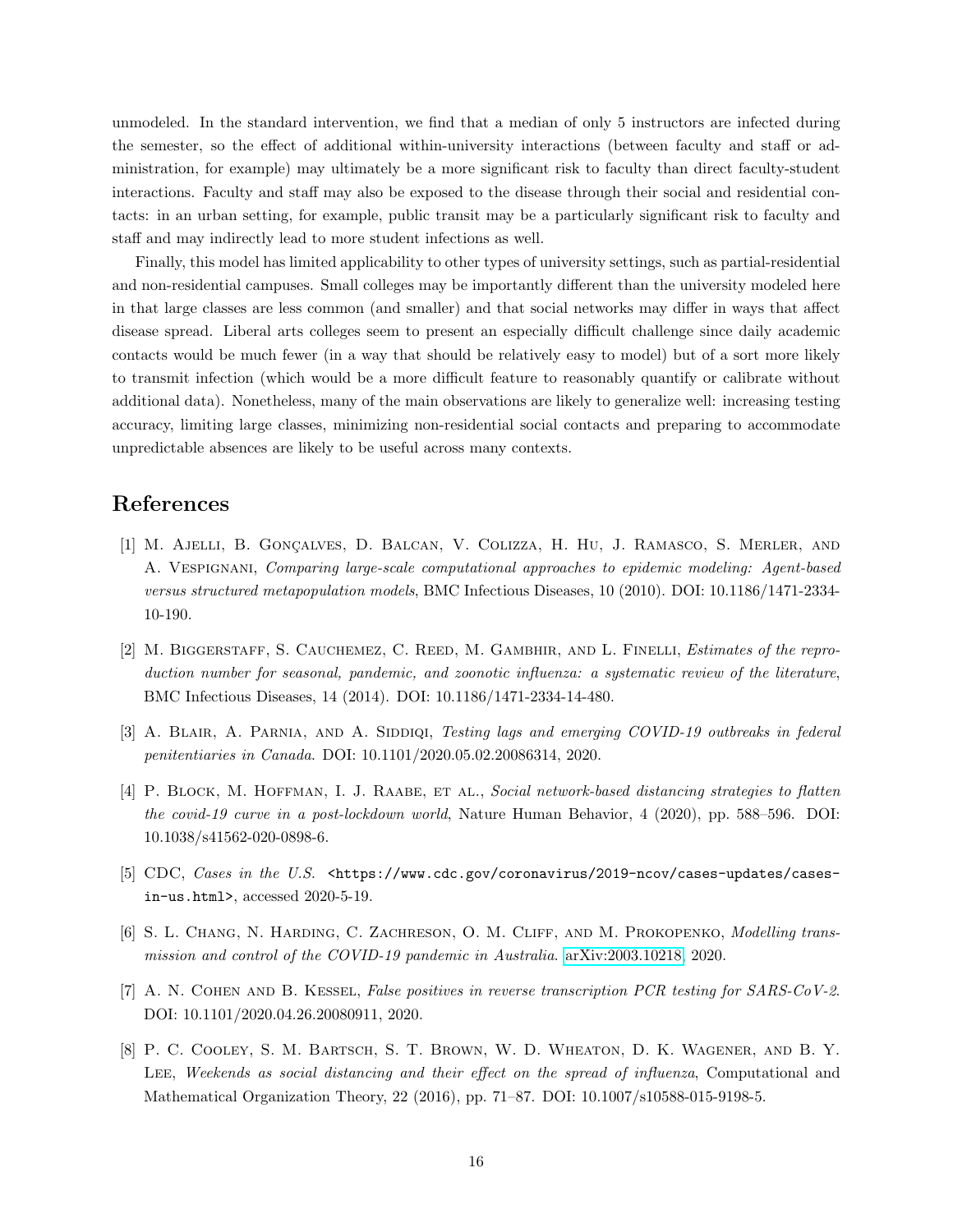- <span id="page-16-8"></span>[9] V. M. Corman, O. Landt, M. Kaiser, R. Molenkamp, A. Meijer, D. K. Chu, T. Bleicker, S. BRÜNINK, J. SCHNEIDER, M. L. SCHMIDT, ET AL., Detection of 2019 novel coronavirus (2019nCoV) by real-time RT-PCR, Euro Serveill., 25 (2020). DOI: 10.2807/1560-7917.ES.2020.25.3.2000045.
- <span id="page-16-10"></span>[10] FDA, *Emergency use authorizations*. <https://www.fda.gov/medical-devices/emergencysituations-medical-devices/emergency-use-authorizations#covid19ivd>, accessed 2020-5-18.
- <span id="page-16-5"></span>[11] S. FLAXMAN, S. MISHRA, A. GANDY, ET AL., *Estimating the number of infections and the impact* of nonpharmaceutical interventions on COVID-19 in 11 European countries, Imperial College London, (2020). DOI: 10.25561/77731.
- <span id="page-16-9"></span>[12] Foundation for Innovative New Diagnostics, SARS-COV-2 molecular assay evaluation: Results. <https://www.finddx.org/covid-19/sarscov2-eval-molecular/molecular-eval-results/>, accessed 2020-4-29.
- <span id="page-16-4"></span>[13] X. HE, E. H. Y. LAU, P. WU, ET AL., *Temporal dynamics in viral shedding and transmissibility of* COVID-19, Nature Medicine, 26 (2020), pp. 672–675. DOI: 10.1038/s41591-020-0869-5.
- <span id="page-16-11"></span>[14] C. I. JARVIS, K. V. ZANDVOORT, A. GIMMA, K. PREM, ET AL., Quantifying the impact of physical distance measures on the transmission of COVID-19 in the UK. medRxiv, DOI: 10.1101/2020.03.31.20049023, 2020.
- <span id="page-16-1"></span>[15] M. J. Keeling, L. Dannon, M. C. Vernon, and T. A. House, Individual identity and movement networks for disease metapopulations, PNAS, 107 (2010), pp. 8866–8870. DOI: 10.1073/pnas.1000416107.
- <span id="page-16-2"></span>[16] S. A. Lauer, K. H. Grantz, Q. Bi, F. K. Jones, Q. Zheng, H. R. Meredith, A. Azman, N. G. RIECH, AND J. LESSLER, The incubation period of coronavirus disease 2019 (COVID-19) from publicly reported confirmed cases: Estimation and application, Annals of Internal Medicine, (2020). DOI: 10.7326/M20-0504.
- <span id="page-16-3"></span>[17] Q. Li, X. Guan, P. Wu, X. Wang, L. Zhou, Y. Tong, R. Ren, K. S. Leung, E. H. Lau, J. Y. Wong, X. Xing, N. Xiang, et al., Early transmission dynamics in Wuhan, China, of novel coronavirus-infected pneumonia, The New England Journal of Medicine, 382 (2020), pp. 1199–1207. DOI: 10.1056/NEJMoa2001316.
- <span id="page-16-6"></span>[18] R. Li, S. Pei, B. Chen, Y. Song, T. Zhang, W. Yang, and J. Shaman, Substantial undocumented infection facilitates the rapid dissemination of novel coronavirus  $(SARS-CoV-2)$ , Science, 368 (2020), pp. 489–493. DOI: 10.1126/science.abb3221.
- <span id="page-16-12"></span>[19] W. Li, B. Zhang, J. Lu, S. Liu, Z. Chang, P. Cao, X. Liu, P. Zhang, Y. Ling, K. Tao, and J. Chen, The characteristics of household transmission of COVID-19, Clinical Infectious Diseases, (2020). DOI: 10.1093/cid/ciaa450.
- <span id="page-16-7"></span>[20] C. R. MacIntyre, S. Cauchemez, D. E. Dwyer, H. Seale, et al., Face mask use and control of respiratory virus transmission in households, Emerging Infectious Diseases, 15 (2009). DOI: 10.3201/eid1502.081167.
- <span id="page-16-0"></span>[21] E. J. Maloney and J. Kim, 15 fall scenarios. https://www.insidehighered.com/digitallearning/blogs/learning-innovation/15-fall-scenarios, Accessed 2020-05-12.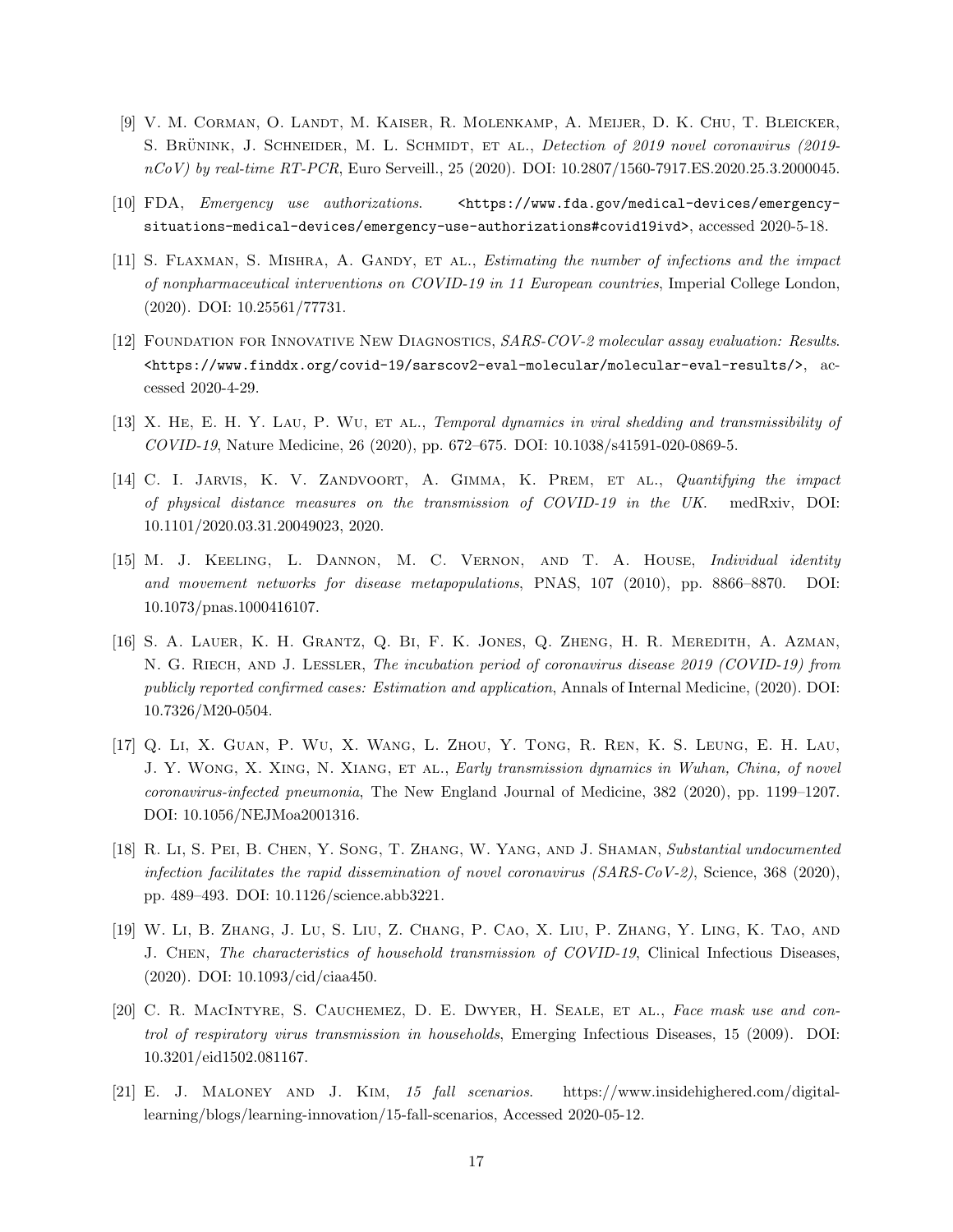- <span id="page-17-5"></span>[22] S. R. Meakin and M. J. Keeling, Correlations between stochastic epidemics in two interacting populations, Epidemics, 26 (2019), pp. 58–67. DOI: 10.1016/j.epidem.2018.08.005.
- <span id="page-17-7"></span>[23] M. A. A. na Zegarra, M. Santana-Cibrian, and J. X. Velasco-Hernandez, Modeling behavioral change and COVID-19 containment in Mexico: A trade-off between lockdown and compliance, Mathematical Biosciences, 325 (2020). DOI: 10.1016/j.mbs.2020.108370.
- <span id="page-17-1"></span>[24] C. Paxson, College campuses must reopen in the fall. Here's how we do it., New York Times, (2020). April 26, 2020. https://www.nytimes.com/2020/04/26/opinion/coronavirus-colleges-universities.html, Accessed 2020-05-19.
- <span id="page-17-10"></span>[25] P. Plavchan, The case for cohorts. https://www.insidehighered.com/views/2020/06/09/collegesshould-consider-cohort-approach-help-reopen-fall-more-safely-opinion, Accessed 2020-06-22.
- <span id="page-17-8"></span>[26] S. SANCHE, Y. T. LIN, C. XU, E. ROMERERO-SEVERSON, N. HENGARTNER, AND R. KE, *High* contagiousness and rapid spread of severe acute respiratory syndrome coronavirus 2, Emerging Infectious Diseases, 26 (2020). DOI: 10.3201/eid2607.200282.
- <span id="page-17-4"></span>[27] L. SATTENSPIEL AND K. DIETZ, A structured epidemic model incorporating geographic mobility among regions, Mathematical Biosciences, 128 (1995), pp. 71–91. DOI: 10.1016/0025-5564(94)00068-b.
- <span id="page-17-6"></span>[28] H. Seno, An SIS model for the epidemic dynamics with two phases of the human day-to-day activity, Journal of Mathematical Biology, (2020). DOI: 10.1007/s00285-020-01491-0.
- <span id="page-17-2"></span>[29] S. Snyder, Homeless and hungry college students will face greater challenges because of the coronavirus, The Philadelphia Inquirer, (2020). April 28, 2020. https://www.inquirer.com/health/coronavirus/hungry-homeless-college-students-temple-ccpcoronavirus-20200429.html, Accessed 2020-05-19.
- <span id="page-17-0"></span>[30] T. SNYDER, C. DE BREY, AND S. DILLOW, *Digest of Education Statistics 2018 (NCES 2020-009)*, tech. rep., National Center for Education Statistics, Institute of Education Sciences, U.S. Department of Education, Washingnton, D.C., 2019.
- <span id="page-17-3"></span>[31] K. A. WEEDEN AND B. CORNWELL, The small world network of college classes: Implications for epidemic spread on a university campus, Sociological Science, (forthcoming).  $\text{https://osf.io/j2bgm/>}$ .
- <span id="page-17-9"></span>[32] J. Zhang, M. Litvinova, Y. Liang, Y. Wang, W. Wang, S. Zhao, Q. Wu, S. Merler, et al., Age profile of susceptibility, mixing, and social distancing shape the dynamics of the novel coronavirus disease 2019 outbreak in China. medRxiv, DOI: 10.1101/2020.03.19.20039107, 2020.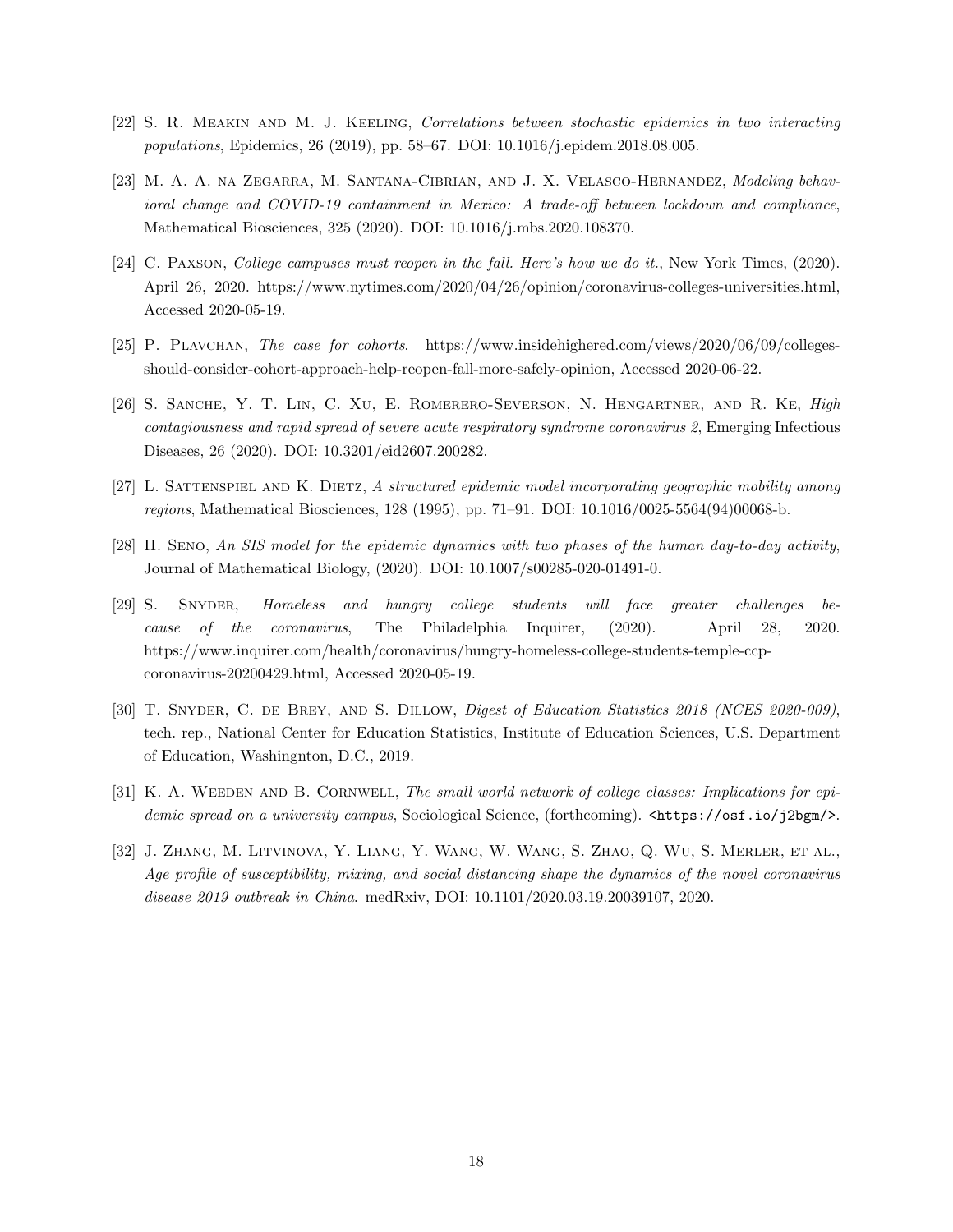# 5 Appendix

### 5.1 Additional Model Details

### <span id="page-18-1"></span>5.1.1 University Structural Modeling

As described in Section [2.3,](#page-6-0) our goal is to generate simulated course rosters which yield a realistic distribution of class sizes as summarized in Figure [1.](#page-8-1) The process used to accomplish this task is as follows:

- From fixed histogram data, we generate a static probability density function for class size. Classes are assumed to be arranged from largest to smallest, and this ordering is also regarded as an ordering from less advanced to more advanced. To accelerate the process of generating simulated schedules, we cluster classes into groups of 5 (by order) to give a total of 750 different groups.
- Students randomly and independently choose 4-5 different course clusters. Once the clusters are selected, courses are assigned by choosing specific classes within each cluster uniformly at random. This gives a computationally efficient way to produce the desired marginal distribution of class sizes. Because the distribution is not uniform, we found that other methods (e.g., drawing from a full list of 3750 and repeating until all 4-5 selections were distinct) resulted in changes to the marginal distribution which tended to somewhat overrepresent large courses. The advantage of our approach is that the final marginal distribution of class sizes will simply be proportional to the selection probabilities.
- To account for the differing enrollment behaviors of students in different courses, we construct different probability densities for each cohort. To keep the marginal distribution fixed, we construct custom distributions as follows. Let  $X_0, \ldots, X_7$  be i.i.d. random variables with a fixed distribution on the set  $\{1, \ldots, 750\}$ . From these variables, we let  $Y_0, \ldots, Y_7$  be the values of  $X_0, \ldots, X_7$  sorted from smallest to largest, i.e.,  $Y_0 \le Y_1 \le \cdots \le Y_7$  and  $Y_0 = X_{i_0}, \ldots, Y_7 = X_{i_7}$  for  $i_0, \ldots, i_7$  distinct. When selecting course groups, students in cohort k choose using the same distribution as  $Y_k$ . This yields, for example, a very small but nonzero probability that a course will be simultaneously taken by a student in cohort 0 (freshmen) and another in cohort 7 (advanced graduate students).
- To group students into close contacts/friends, we simply order students in each class of at least 5 by the order in which they enrolled and form groups of minimal size meeting or exceeding the desired target size (the square root of the overall size). This yields at most one group in each class which is significantly smaller than the target and no groups which are significantly larger. Because each student's cohort is chosen uniformly at random at the time of enrollment and students choose their courses independently, the order of students within a single course is effectively uniformly random. With this method, there is the possibility for correlation of grouping across classes when students have more than one class in common, which desirable in a model of close social contacts.

#### <span id="page-18-0"></span>5.1.2 Contact Processes

As mentioned earlier, our model has two basic categories of contact which may occur; the first, Poisson contact, is generated via a Poisson point process. For two individuals,  $a$  and  $b$ , the process may generate a contact which allows a to transmit to b (which we denote  $a \to b$ ) or vice versa  $(b \to a)$ . Poisson point processes also sometimes generate contacts with multiplicity greater than 1, which we interpret to mean that multiple instances of the same sort of contact occur on the same day; each instance is regarded independently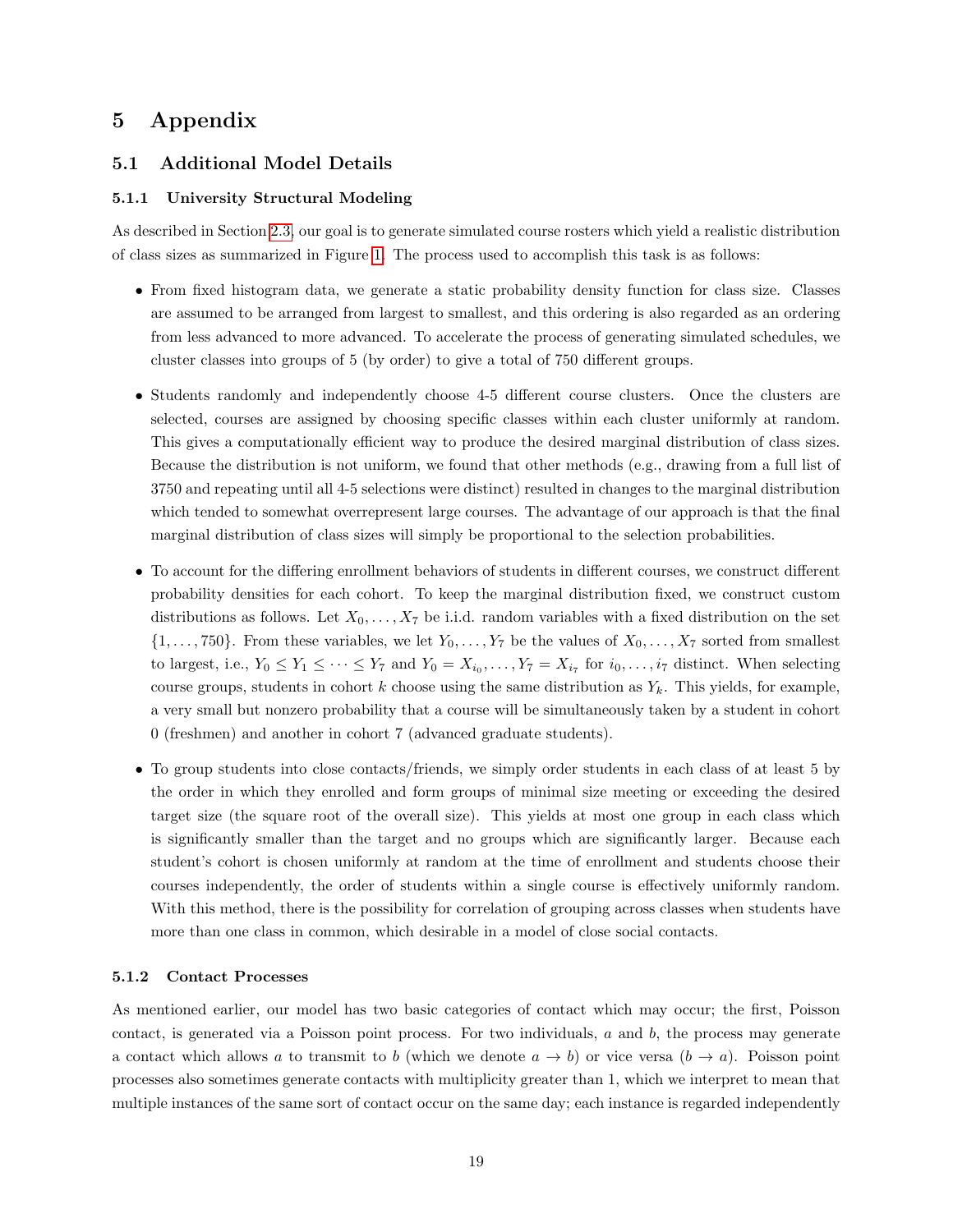of any others from the perspective of determining whether a susceptible individual becomes infected. To be clear, any two contacts are generated independently of one another, so that  $a \rightarrow b$  can occur whether or not  $b \to a$  occurs. In most cases, each of these two options is as likely as the other, but we do allow for one exception: within the classroom, we assume that instructors are more likely to transmit to a student than the student is likely to transmit to them. This is meant to reflect the situation that a professor actively lecturing for an hour is likely to shed more virus particles than a student is while listening to the lecture.

The rate for a particular contact  $a \to b$  on any given day is a sum of a number of individual terms which depend on the activities that  $a$  and  $b$  have in common. Below we list all the possible contributions. In each case, the rates described below are all summed to determine the overall rate. If a category does not apply to a particular pair  $a, b$ , the corresponding contribution to the rate for that day is simply zero. Note that residential contacts are an exception and do not contribute to the Poisson rate; instead, residential contacts are guaranteed to occur every day and are counted with multiplicity 1 in addition to all the contacts generated by the point process.

• Poisson Contacts: Academic contacts

There are five subcategories of interactions which are included under the broad heading of Poisson contacts which are collectively referred to as "academic contacts."

- 1. Close Academic Contacts (average 4/day by default with no interventions applied)
	- Modeled Behaviors: students regularly sitting near one another in class, occasionally meeting outside of class to work on class activities, making friends in class; instructors having departmental neighbors or friends
	- Mechanics: Classes and recitations of size  $N \geq 5$  are subdivided into groups of size  $\sqrt{N} \pm 1$  (all but one group must lie in this range). Students in the same group receive a fixed contribution to the Poisson rate for their contacts (both  $a \to b$  and  $b \to a$  occur at the same rate) on "active" days when the corresponding class or recitation is in session. On inactive days, the contribution to the rate is  $1/4$  the active rate. The rate is never adjusted for social distancing. Likewise, departments of size N are subdivided into groups of size  $\sqrt{N}$ . Instructors in the same group experience the active rate on Monday through Friday and experience 0 contact rate for this contact on weekends.

By default, it is normalized to produce an average of 4 contacts per day for an average individual under normal circumstances (i.e., a experiences approximately 4 contacts of the form  $a \to b$  or  $b \to a$  for other individuals b). In expectation, half of those contacts involving persons  $a$  and  $b$  will be opportunities for  $a$  to transmit to  $b$  and vice-versa. Contacts from a Poisson point process occur with multiplicity, so it is also possible for several instances of  $a \rightarrow b$  to occur in a particular day, and each is treated independently (so that multiple contacts increase the probability of transmission). For similar reasons, it is also possible for potential transmissions to occur in either direction  $a \to b$  or  $b \to a$  on the same day.

- 2. Classroom Contacts (average 4/day when combined with Department Professional Contacts below)
	- Modeled Behaviors: Classroom interactions
	- Mechanics: Each class meets on a recurring schedule which is either MWF (40% of classes), TTh (40%), or MW (20%). Recitations meet one weekday per week on a day in which the corresponding section does not meet. On days when the class or recitation is in session,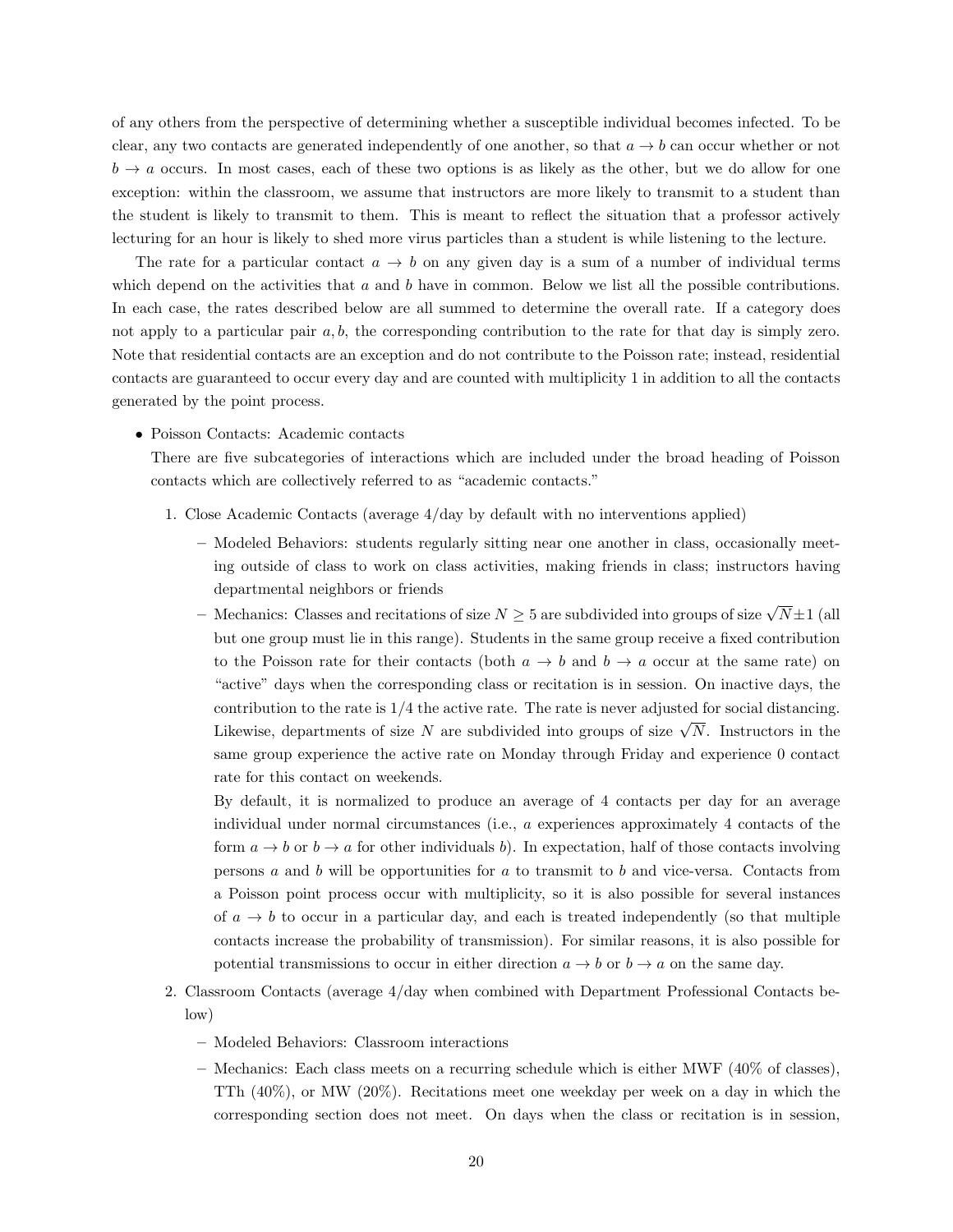students receive a fixed contribution to their contact rate for each class that they have in common. For individuals a, b in the classroom, the rate of  $a \to b$  contacts is proportional to a product  $I_aS_b$ , where  $I_a = S_a = 1$  when a is a student,  $I_a = 4, S_a = 2$  if a is an assistant attending the section they are assigned to, and  $I_a = 10, S_a = 5$  if a is the instructor of the class or is the assistant in a recitation.

The rate of contact is also affected by social distancing when available. It is assumed that all classes, recitations, etc., which are over the online transition threshold vacate a physical room which can then be claimed for use by a smaller class or recitation. New rooms are assigned beginning with the largest active classes first and moving to smaller ones. If the class whose space was vacated (the "vacated class") had at least 20 students and was strictly more than 50% larger than the active class moving up, the rate of contact in the active class is multplied by the factor

$$
C_{SD} = \min\left\{1, \frac{\max\{\text{class size}, 10\}}{\text{vacated class size}}\right\}
$$

.

When social distancing is active, an average value of this constant is computed by weighting classes according to the square of their size. This is called the "crowd reduction factor" and is used in other instances of social distancing listed below.

When social distancing is enabled, the contact rate in every classroom is also multiplied by the proportion of nonquarantined students each day contacts are constructed. This feature models a small amount of additional distancing which is possible when attendance rates are lower than 100%.

- 3. Department Professional Contacts
	- Modeled Behaviors: Instructors interacting in common departmental areas like mailrooms, department meetings
	- Mechanics: On Mondays through Fridays, all instructors in the same department experience a fixed rate of contact (equal for  $a \to b$  and  $b \to a$ ). The rate is fixed to be 8 times the rate of student-to-student contact in a classroom without social distancing.
- 4. Department Environmental Contacts (average 4/day by default with no interventions applied)
	- Modeled Behaviors: sharing elevators, walking through common hallways, touching surfaces or doorhandles, eating food at nearby food trucks, etc.
	- Mechanics: Every day that an individual (instructor, student, or assistant) travels to any given department, that individual belongs to a pool associated to that department. If an individual has multiple appointments in the department, they occur in the pool with a corresponding multiplicity. Poisson contacts are drawn between pairs of individuals in the pool at a rate which is proportional to the product of their multiplicities. When social distancing is active, the rate is also multiplied by the crowd reduction factor from above.

These contacts are assumed to be non-traceable, which means that they are not included in any contact tracing activities. They do not occur on weekends.

- 5. Broad Environmental Contacts (average 4/day by default with no interventions applied)
	- Modeled Behaviors: interactions on the street going to or from class, contact in local businesses or restaurants, infrequent professional interactions of individuals across departments, etc.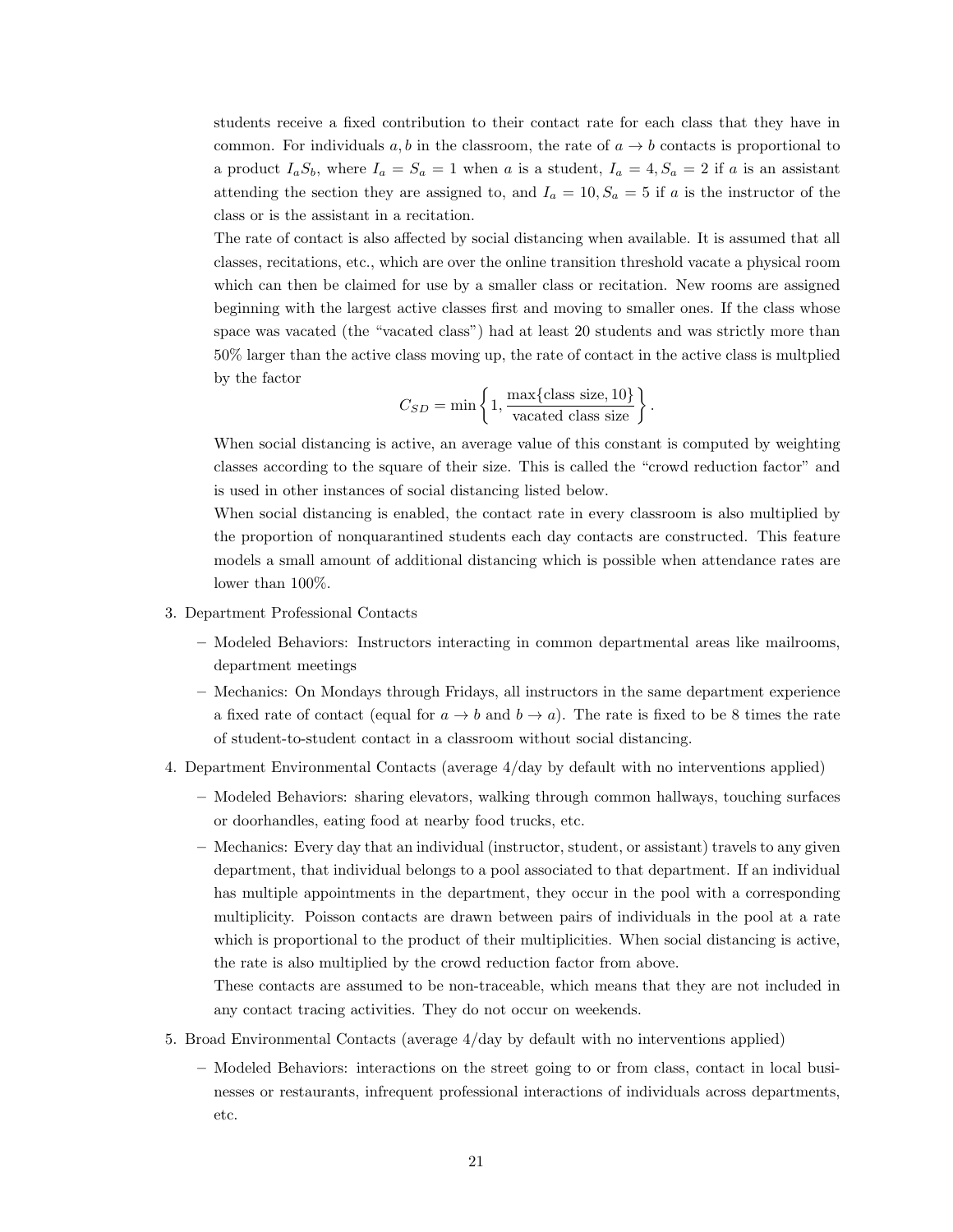- Mechanics: Every day that an individual has any physical class, they belong to a pool of individuals active that day. As with department environmental contacts, individuals occur with multiplicity if they have multiple physical destinations that day. The rate of contact is proportional to the product of multiplicities, and also to the crowd reduction factor when social distancing is available. These contacts are non-traceable and do not occur on weekends.
- Poisson Contacts: Broad Social Contacts (average  $2/day$  by default with no interventions applied)
	- Modeled Behaviors: Dining halls or restaurants, social events, extracurricular activities
	- Mechanics: Any two individuals experience broad social contact on a given day with a rate which is independent of the individual. The rate of broad social contact is twice as high on the weekends as it is on weekdays.
- Residential Contacts (by default: each student linked to an average of one other)
	- Modeled Behaviors: Students living in residential colleges
	- Mechanics: In each cohort of students, individuals are randomly ordered. Each individual is linked with a random number of predecessors in the cohort, drawn from an exponential distribution whose mean is  $1/2$  the desired number of neighbors. Links are considered symmetric, so that each student is also linked to another 1/2 the desired number of neighbors by symmetry. Note that links are specifically not transitive, so that it is possible to find long chains for potential transmission when the number of neighbors is moderately large.

When students a and b are linked residentially, the contacts  $a \rightarrow b$  and  $b \rightarrow a$  are both guaranteed to occur at least once every day (they can occur more than once if these contacts also arise from other means). In this sense, a residential contact is a stronger form of contact than either acadmeic or broad social contacts, more akin to a roommate or a very close neighbor than to casual friendships (which are closer to broad social contacts).

#### <span id="page-21-0"></span>5.1.3 Discretized Gamma Distribution

We use a discretized Gamma distribution to generate both the incubation period and daily infectiousness for each infected individual. The Gamma distribution is widely used in connection with COVID modeling [\[11\]](#page-16-5) for these parameters; we formulate a discretized version to ensure accuracy in our discrete-time simulation.

We let  $\Gamma_d(k, \theta)$  denote our discretized Gamma distribution of shape k (a positive integer) and scale  $\theta > 1$ . The variable takes values in the nonnegative integers and has PDF

$$
P(\Gamma_d(k,\theta) = n) := \frac{n \cdots (n+k-2)}{(k-1)! \theta^k} (1 - \theta^{-1})^{n-1}.
$$

To see that the probabilities sum to 1, one can simply differentiate the power series expansion for  $(1-x)^{-1}$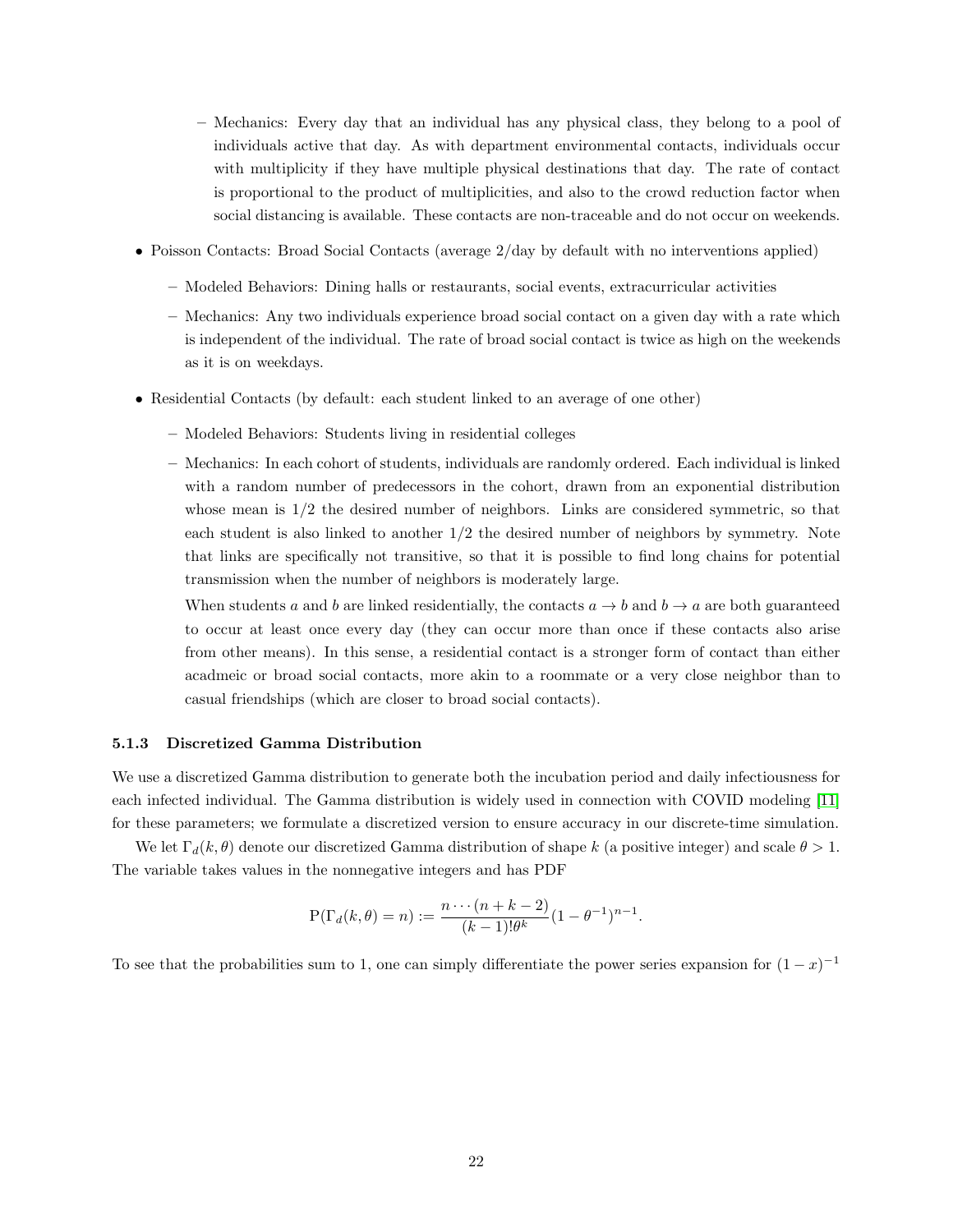a total of  $k-1$  times and perform a reindexing. Specifically,

$$
(k-1)!\theta^{k} = (k-1)!(1 - (1 - \theta^{-1}))^{-k} = \frac{d^{k-1}}{dx^{k-1}}\Big|_{x=1-\theta^{-1}} (1-x)^{-1}
$$

$$
= \frac{d^{k-1}}{dx^{k-1}}\Big|_{x=1-\theta^{-1}} \sum_{n=0}^{\infty} x^{n} = \sum_{n=0}^{\infty} n \cdots (n-k+2)(1 - \theta^{-1})^{n-k+1}
$$

$$
= \sum_{n=0}^{\infty} (n+k-2) \cdots n(1 - \theta^{-1})^{n-1},
$$

where the last line follows by reindexing the sum by sending n to  $n + k - 2$ . The lower limit of summation does not change because the corresponding terms are zero. The mean  $\mu$  and variance  $\sigma^2$  of this distribution satisfy

$$
\mu = 1 + k(\theta - 1), \qquad \sigma^2 = k\theta(\theta - 1).
$$

In the former case, one can quickly establish by writing  $n = k\theta \frac{n+k-1}{k\theta} + 1 - k$  and then rewriting the sum for  $\mu$  in terms of the sums just computed for shapes  $k + 1$  and k. Likewise, in the latter case, one uses the identity

$$
n^{2} = (n+k)(n+k-1) - (2k-1)(n+k-1) + (k-1)^{2}
$$

and relates the resulting series to the distributions of  $\Gamma_d(k, \theta), \ldots, \Gamma_d(k + 2, \theta)$ .

### 5.2 Robustness Testing

To map the dependence of our result on various parameter choices, we ran a wide array of 50-simulation batches under various alternate calibrations. In each case, we report the median value (rounded to the nearest whole number) for that calibration under various combinations of interventions. To simplify matters, we adopt the following abbreviations for certain basic combinations:

- TTQ = mass testing, contact tracing, and quarantine
- $\bullet$  OLSD = transitioning courses of 30 or more students to online-only together with social distancing via moving classes into larger vacated classrooms.
- SI = TTQ, OLSD, and universal mask-wearing.

Tables [2](#page-23-0) and [3](#page-23-1) show the first collection of such results where the overall rate of daily contact has been varied. For simplicity, each of the various types of contact (academic, residential, and broad social) has been varied proportionally relative to the default configuration (so that 38 contacts per day would consist of a total of 32 contacts from the close social, classroom, department professional, department environmental, and broad environmental categories, 4 broad social contacts per day, and 2 residential contacts). We opted to end the simulation of very large numbers of contacts in each scenario after a threshold of 3,000 total infected or 5,000 peak quarantine had been reached, as any more extreme scenario than this is clearly to be avoided in reality. Bolded columns represent the default parameter values of 19 daily contacts, and these scenarios correspond to the ones plotted in Figure [3](#page-11-0) (but we note that the figure summarizes the results of 500 total simulations).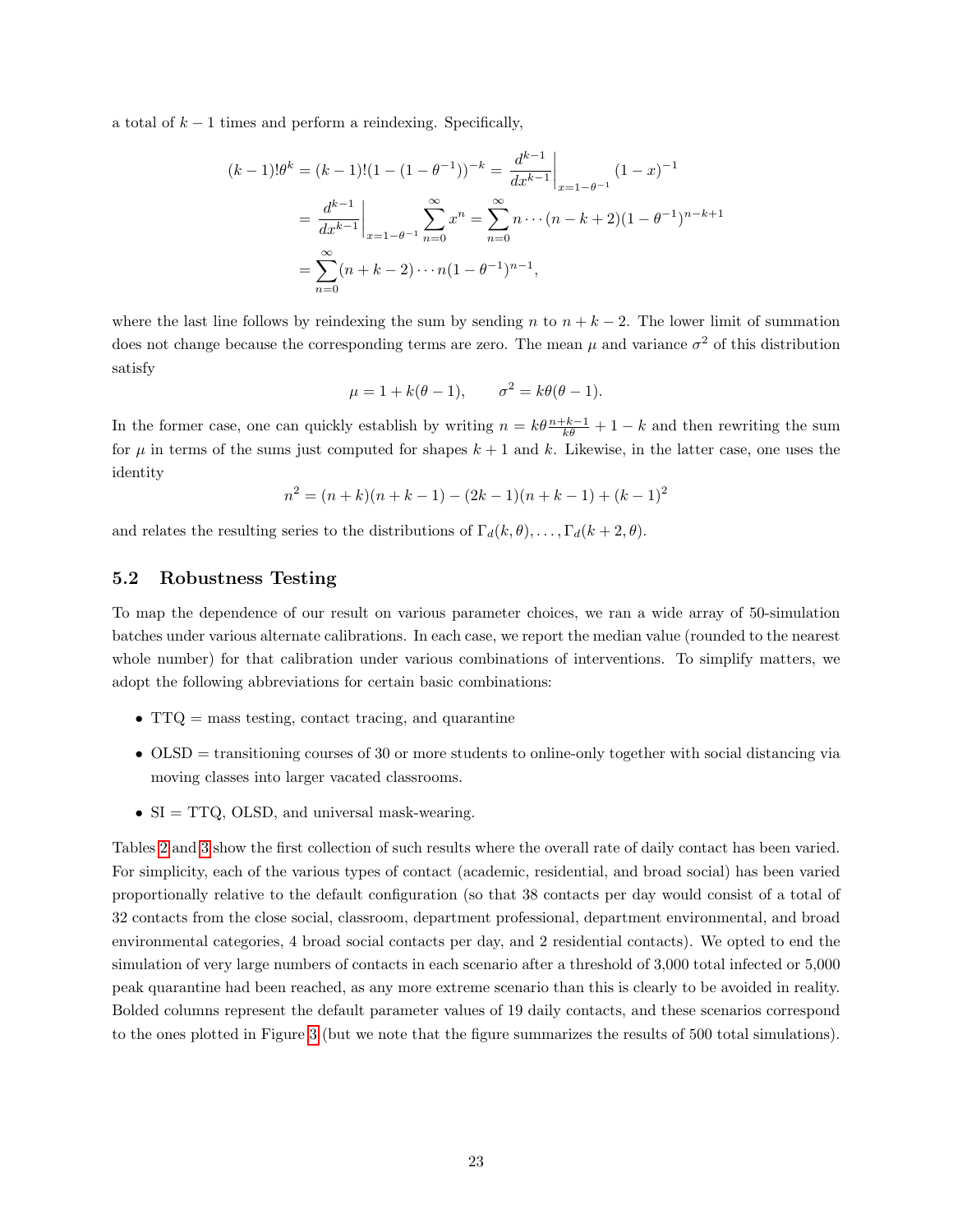|                 | Daily Contacts |      |      |      |      |       |      |  |  |
|-----------------|----------------|------|------|------|------|-------|------|--|--|
|                 | 6.3            | 12.5 | 19.0 | 25.3 | 31.5 | 50.0  | 75.0 |  |  |
| SI              | 29             | 37   | 44   | 65   | 73   | 453   | 1577 |  |  |
| No Mass Testing | 29             | 37   | 46   | 68   | 125  | 1333  | 2985 |  |  |
| No Distancing   | 30             | 37   | 48   | 65   | 113  | 1135  | 2671 |  |  |
| No TTQ          | 31             | 47   | 83   | 310  | 2066 | 14643 |      |  |  |
| No Masks        | 36             | 61   | 138  | 519  | 1876 | 4056  |      |  |  |
| No OLSD         | 42             | 98   | 510  | 1335 | 2043 |       |      |  |  |
| Only TTQ        | 114            | 2883 | 5398 |      |      |       |      |  |  |
| Only OLSD       | 45             | 257  | 7791 |      |      |       |      |  |  |
| Only Masks      | 60             | 3707 |      |      |      |       |      |  |  |
| No Intervention | 3291           |      |      |      |      |       |      |  |  |

<span id="page-23-0"></span>Table 2: Cumulative total infected for various alternate calibrations of contact rates

Each cell is the median value (rounded to the nearest whole number) of 50 independent runs of the specified scenario. The bold column represents the default parameter values of 19 daily contacts. Empty cells are those scenarios for which some strictly less severe scenario has already reached either 3000 infected or 5000 peak quarantined.

<span id="page-23-1"></span>Table 3: Peak quarantine size for various alternate calibrations of contact rates

|                 | Daily Contacts |        |        |        |        |        |      |  |  |
|-----------------|----------------|--------|--------|--------|--------|--------|------|--|--|
|                 | 6.3            | 12.5   | 19.0   | 25.3   | 31.5   | 50.0   | 75.0 |  |  |
| SI              | 56             | 99     | 156    | 227    | 281    | 1448   | 5187 |  |  |
| No Mass Testing | 11             | 29     | 48     | 88     | 167    | 2785   | 6870 |  |  |
| No Distancing   | 57             | 106    | 162    | 244    | 408    | 3426   | 7973 |  |  |
| No TTQ          | $\ast$         | $\ast$ | $\ast$ | $\ast$ | $\ast$ | $\ast$ |      |  |  |
| No Masks        | 61             | 118    | 275    | 1052   | 3458   | 7661   |      |  |  |
| No OLSD         | 96             | 369    | 1760   | 4220   | 5884   |        |      |  |  |
| Only TTQ        | 190            | 4691   | 8673   |        |        |        |      |  |  |
| Only OLSD       | $\ast$         | $\ast$ | $\ast$ |        |        |        |      |  |  |
| Only Masks      | $\ast$         | $\ast$ |        |        |        |        |      |  |  |
| No Intervention | $\ast$         |        |        |        |        |        |      |  |  |

Each cell is the median value (rounded to the nearest whole number) of 50 independent runs of the specified scenario. The bold column represents the default parameter values of 19 daily contacts. Empty cells are those scenarios for which some strictly less severe scenario has already reached either 3000 infected or 5000 peak quarantined. A star indicates that the intervention does not include quarantine so peak quarantine is trivially zero.

As can be seen from the table, we note that dropping the OLSD combination of interventions from the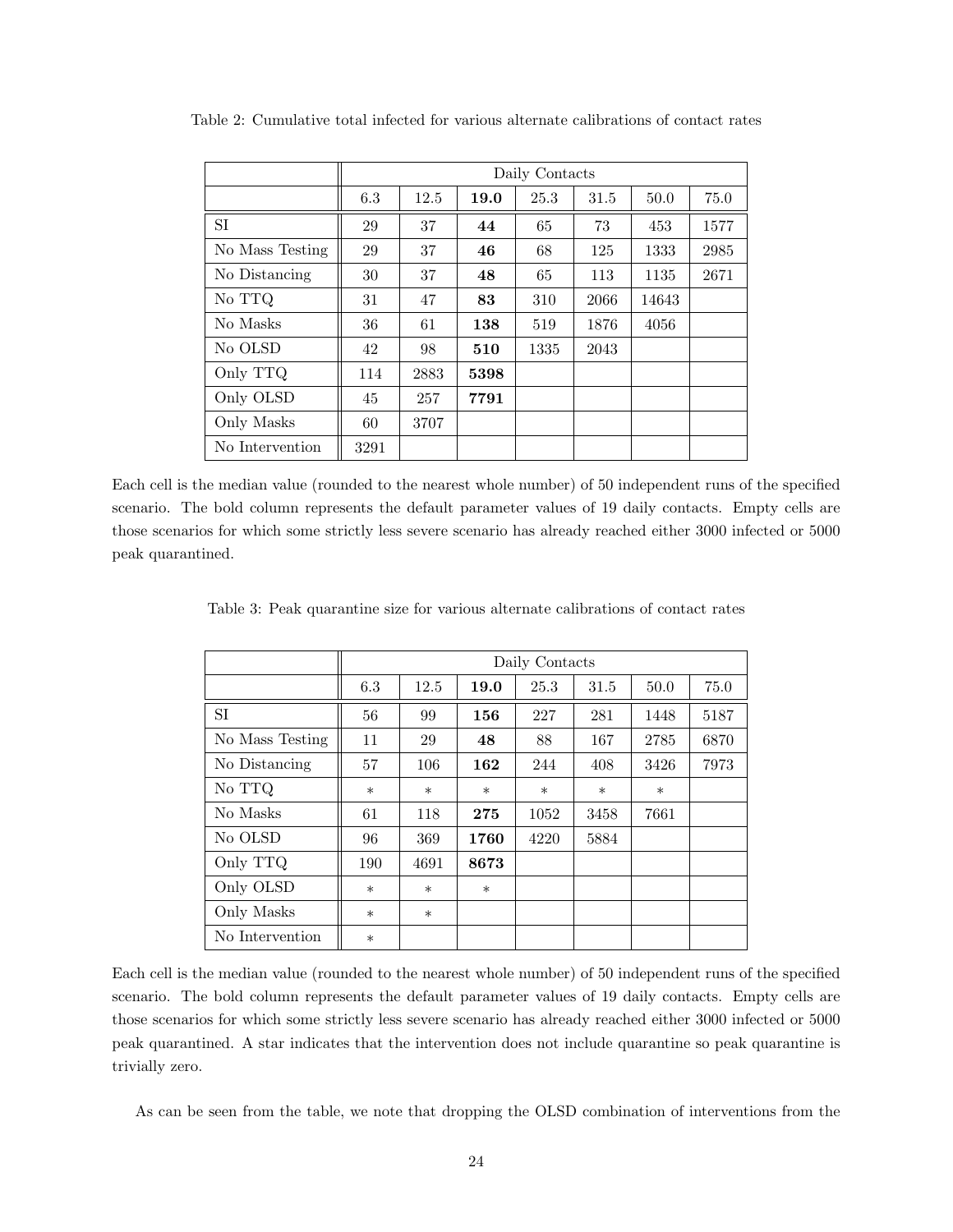standard intervention results in greater numbers of additional infections and peak quarantine size than does dropping the use of masks at any of the simulated contact rates. It is likewise true that dropping OLSD results in more additional infections than does dropping TTQ until the level of 31.5 daily contacts, at which point the effects are comparably severe.

The next series of results demonstrates dependence of our main outcome variables on the chosen values of  $R_0$  and the rate of infection from external sources. We find that there is only modest change in the standard intervention as  $R_0$  varies over the full interval of reasonable values from 2.8 to 5.8. Similarly, the number of total infections depends in a roughly linear way on the rate of external infections (i.e., there is no indication of strong nonlinear dependence). Results are summarized in Tables [4](#page-24-0) and [5.](#page-24-1)

|                 | $R_0$ |      |      |      | External Infections Per Day |     |      |      |      |
|-----------------|-------|------|------|------|-----------------------------|-----|------|------|------|
|                 | 2.8   | 3.8  | 4.8  | 5.8  | 0.25                        | 0.5 | 1.0  | 2.0  | 4.0  |
| SI              | 36    | 44   | 49   | 73   | 44                          | 91  | 181  | 352  | 689  |
| No Mass Testing | 40    | 46   | 62   | 87   | 46                          | 101 | 194  | 386  | 764  |
| No Distancing   | 42    | 48   | 66   | 92   | 48                          | 99  | 197  | 400  | 769  |
| No TTO          | 50    | 83   | 180  | 936  | 83                          | 181 | 354  | 686  | 1344 |
| No Masks        | 60    | 138  | 367  | 1875 | 138                         | 264 | 506  | 884  | 1542 |
| No OLSD         | 119   | 510  | 1457 | 2650 | 510                         | 729 | 1060 | 1415 | 1975 |
| Only TTQ        | 2880  | 5398 |      |      | 5398                        |     |      |      |      |
| Only OLSD       | 734   | 7791 |      |      | 7791                        |     |      |      |      |
| Only Masks      | 8182  |      |      |      |                             |     |      |      |      |
| No Intervention | 18590 |      |      |      |                             |     |      |      |      |

<span id="page-24-0"></span>Table 4: Cumulative total infected for various alternate values of  $R_0$  and rates of infection from outside sources

<span id="page-24-1"></span>Table 5: Peak quarantine size for various alternate values of  $R_0$  and rates of infection from outside sources

|                 | $R_0$  |        |        |        | External Infections Per Day |        |        |        |        |
|-----------------|--------|--------|--------|--------|-----------------------------|--------|--------|--------|--------|
|                 | 2.8    | 3.8    | 4.8    | 5.8    | 0.25                        | 0.5    | 1.0    | 2.0    | 4.0    |
| <b>SI</b>       | 139    | 156    | 152    | 193    | 156                         | 191    | 261    | 416    | 643    |
| No Mass Testing | 41     | 48     | 65     | 100    | 48                          | 83     | 129    | 230    | 404    |
| No Distancing   | 149    | 162    | 189    | 242    | 162                         | 209    | 294    | 460    | 752    |
| No TTQ          | $\ast$ | $\ast$ | $\ast$ | $\ast$ | $\ast$                      | $\ast$ | $\ast$ | $\ast$ | $\ast$ |
| No Masks        | 171    | 275    | 649    | 2472   | 275                         | 403    | 617    | 881    | 1356   |
| No OLSD         | 530    | 1760   | 3673   | 5082   | 1760                        | 2124   | 2553   | 2798   | 3488   |
| Only TTQ        | 6079   | 8673   |        |        | 8673                        |        |        |        |        |
| Only OLSD       | $\ast$ | $\ast$ |        |        | $\ast$                      |        |        |        |        |
| Only Masks      | $\ast$ |        |        |        |                             |        |        |        |        |
| No Intervention | $\ast$ |        |        |        |                             |        |        |        |        |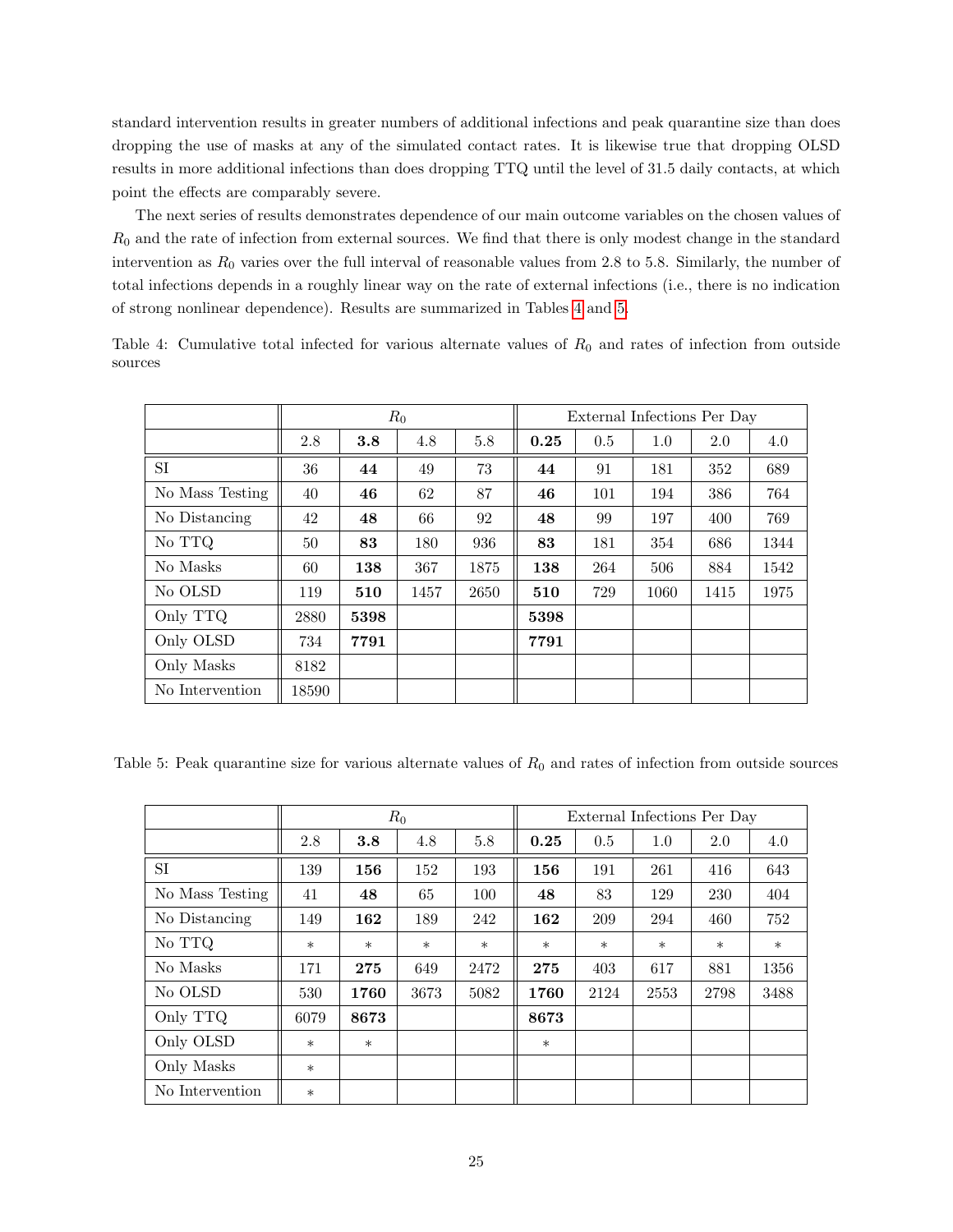The final parameters we vary are the false positive rate and the false negative rate. Results are summarized in Tables [6](#page-25-0) and [7.](#page-25-1) The tables show a very strong dependence of the peak quarantine size on the FPR but much more muted relationships between FPR and total infections as well as FNR and both total infections and peak quarantine size.

<span id="page-25-0"></span>

|                 | False Positive Rate |       |       |      |      | False Negative Rate |      |      |      |      |
|-----------------|---------------------|-------|-------|------|------|---------------------|------|------|------|------|
|                 | $10^{-4}$           | 0.001 | 0.005 | 0.01 | 0.02 | 0.015               | 0.03 | 0.06 | 0.12 | 0.24 |
| SI              | 45                  | 44    | 41    | 43   | 40   | 44                  | 44   | 42   | 43   | 45   |
| No Mass Testing | 54                  | 46    | 50    | 46   | 50   | 49                  | 46   | 49   | 52   | 45   |
| No Distancing   | 49                  | 48    | 49    | 43   | 44   | 49                  | 48   | 52   | 51   | 49   |
| No TTQ          | 87                  | 83    | 81    | 74   | 89   | 82                  | 83   | 78   | 89   | 78   |
| No Masks        | 136                 | 138   | 105   | 110  | 89   | 119                 | 138  | 128  | 131  | 159  |
| No OLSD         | 544                 | 510   | 408   | 297  | 165  | 538                 | 510  | 559  | 617  | 634  |

Table 6: Cumulative total infected for various alternate values of FPR and FNR

Table 7: Cumulative total infected for various alternate values of FPR and FNR

<span id="page-25-1"></span>

|                 | False Positive Rate |        |        |        |        | False Negative Rate |        |        |        |        |
|-----------------|---------------------|--------|--------|--------|--------|---------------------|--------|--------|--------|--------|
|                 | $10^{-4}$           | 0.001  | 0.005  | 0.01   | 0.02   | 0.015               | 0.03   | 0.06   | 0.12   | 0.24   |
| <b>SI</b>       | 77                  | 156    | 444    | 791    | 1443   | 157                 | 156    | 146    | 148    | 151    |
| No Mass Testing | 55                  | 48     | 53     | 54     | 61     | 41                  | 48     | 52     | 57     | 49     |
| No Distancing   | 91                  | 162    | 454    | 801    | 1462   | 166                 | 162    | 164    | 159    | 163    |
| No TTQ          | $\ast$              | $\ast$ | $\ast$ | $\ast$ | $\ast$ | $\ast$              | $\ast$ | $\ast$ | $\ast$ | $\ast$ |
| No Masks        | 172                 | 275    | 509    | 881    | 1487   | 267                 | 275    | 268    | 278    | 295    |
| No OLSD         | 1754                | 1760   | 1780   | 1982   | 2499   | 1746                | 1760   | 2009   | 1977   | 2008   |

### 5.3 Analytical Model

In this section, we present a simple theoretical model which gives further support for the observed results of our more general ABM. The theoretical model is essentially a discrete-time compartmental model regarding susceptible, infected, and removed individuals in each classroom as their own compartment. Because the compartments are not disjoint (i.e., because each student belongs to multiple classes), we include "bookkeeping transmission" between classes to properly reflect the effects of simultaneous membership in multiple classes. We find that the whole system can be conveniently understood in terms of an effective reproduction number  $\tilde{R}$  given by

<span id="page-25-2"></span>
$$
\tilde{R} := \gamma + c \frac{\sum_{\ell} \frac{\alpha_{\ell}(S_{\ell}^0)^2}{1 - \alpha_{\ell} S_{\ell}^0}}{\sum_{\ell} \frac{S_{\ell}^0}{1 - \alpha_{\ell} S_{\ell}^0}},\tag{1}
$$

where  $S_\ell^0$  is the initial susceptible population in class  $\ell$ ,  $\alpha_\ell$  is the per-person rate of transmission in class  $\ell$  (so that an initial infected individual in class  $\ell$  would be expected to infect  $\alpha_\ell S_\ell^0$  total susceptible individuals), c is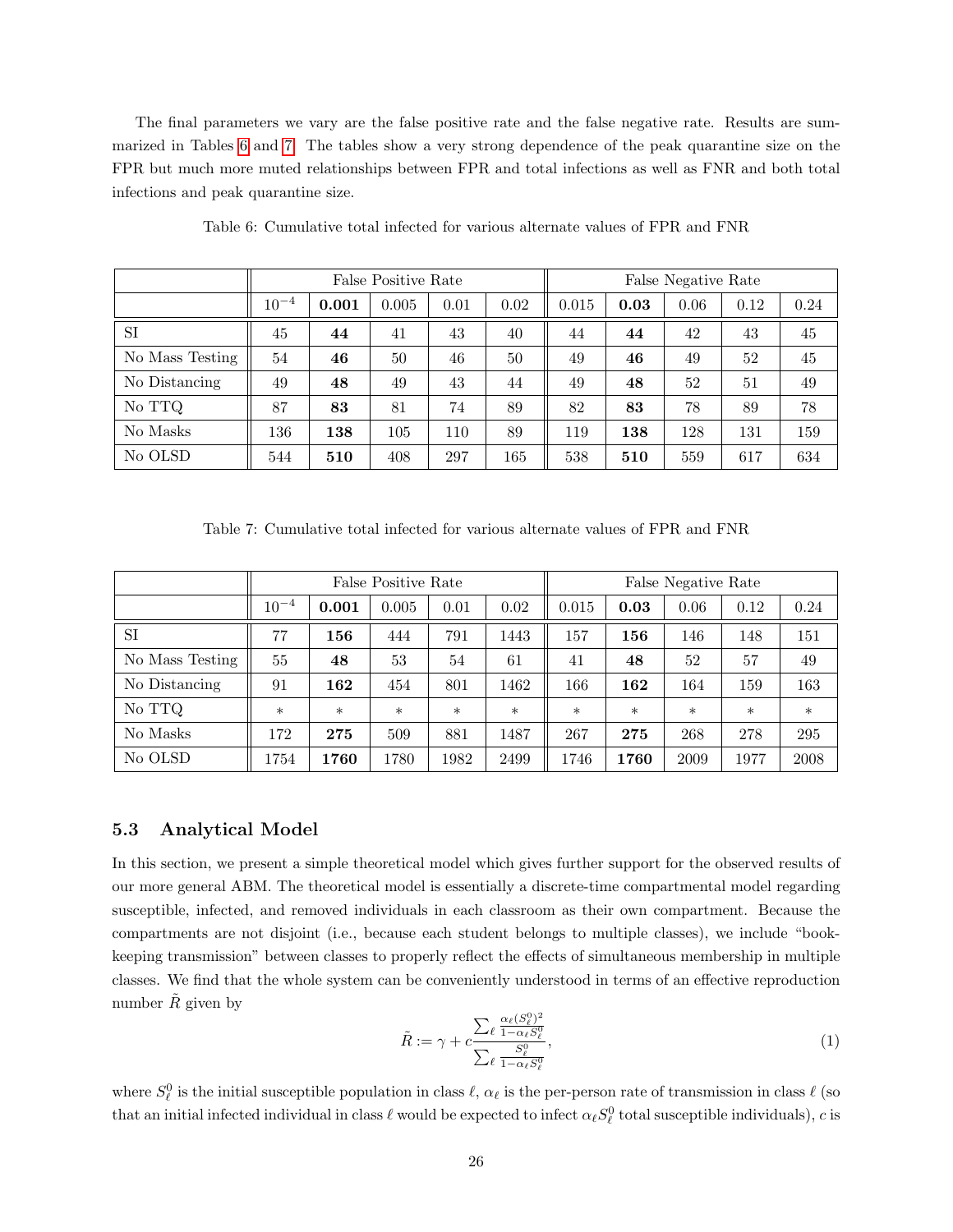the average number of classes per student<sup>[10](#page-26-0)</sup>, and  $\gamma$  is a dimensionless transmission rate for all non-classroom transmission. To avoid uncontrolled transmission within each classroom, it is necessary that  $\alpha_\ell S_\ell^0 < 1$ for each  $\ell$ . Likewise, even if each individual classroom is below this threshold, uncontrolled transmission throughout the university is possible when  $R > 1$ .

Before we explain the derivation of [\(1\)](#page-25-2), we briefly explain why this formula further supports the idea that the largest classes have the biggest impact on disease dynamics. In classroom  $\ell$ , the product  $\alpha_{\ell}S_{\ell}$ corresponds to the "local" reproduction number within that classroom. The ratio

$$
\frac{\sum_{\ell} \frac{\alpha_{\ell}(S_{\ell}^{0})^2}{1-\alpha_{\ell}S_{\ell}^{0}}}{\sum_{\ell} \frac{S_{\ell}^{0}}{1-\alpha_{\ell}S_{\ell}^{0}}}
$$

is a weighted average of these local reproduction number, with the weight in classroom  $\ell$  being  $S_{\ell}^0/(1-\alpha_{\ell}S_{\ell}^0)$ . The weights favor larger classes because of the factor of  $S_{\ell}^0$  in the numerator, and they also favor classes with higher local reproduction numbers because of the denominator  $(1 - \alpha_\ell S_\ell^0)$ . Since in our case  $\alpha_\ell S_\ell^0$ is an increasing function of class size, we expect [\(1\)](#page-25-2) overall to be far more significantly impacted by larger classes than smaller ones. Using the contact rates and transmission dynamics from our ABM, it is possible to compute  $\tilde{R}$  explicitly under the assumption that only classes below a given threshold are meeting in person. Based on the parameters of our ABM, the parameters which most naturally correspond to it are  $\gamma = 0.2$  and

$$
\alpha_{\ell} = \begin{cases} 0.001392 & S_{\ell}^{0} \le 4, \\ 0.001392 + \frac{0.01728}{\sqrt{S_{\ell}^{0}}} & S_{\ell}^{0} \ge 5. \end{cases}
$$

These values roughly mirror the standard intervention in the presence of no residential contacts and with environmental contacts replaced by equal numbers of close academic and classroom contacts. If all classes of 30 or more are moved entirely online, the value of R given by  $(1)$  is 0.52 for a typical simulated distribution of class sizes; in our ABM we observe a median  $R_0$  of 0.44 in this situation. In particular, the theoretical model agrees with the ABM that this scenario is well below the threshold for uncontrolled exponential growth of infections.

<span id="page-26-1"></span>A number of other values for different class size cutoffs are summarized in Table [8](#page-26-1) below. The agreement is somewhat reduced as class size increases, but this is to be expected since our theoretical model is based on the assumption that the total number of cases is small, which becomes less appropriate as  $\tilde{R}$  increases.

| Class Size Cap | Computed $R$ | Simulated $R_0$ |
|----------------|--------------|-----------------|
| 10             | 0.29         | 0.27            |
| 20             | 0.43         | 0.33            |
| 30             | 0.52         | 0.44            |
| 60             | 0.66         | 0.54            |
|                | 0.92         | 0.76            |

Table 8: Computed  $\tilde{R}$  versus simulation for various class size caps

<span id="page-26-0"></span><sup>&</sup>lt;sup>10</sup>Formally, the parameter  $c$  is a dimensionless parameter equal to the sum of all class sizes divided by the total number of students.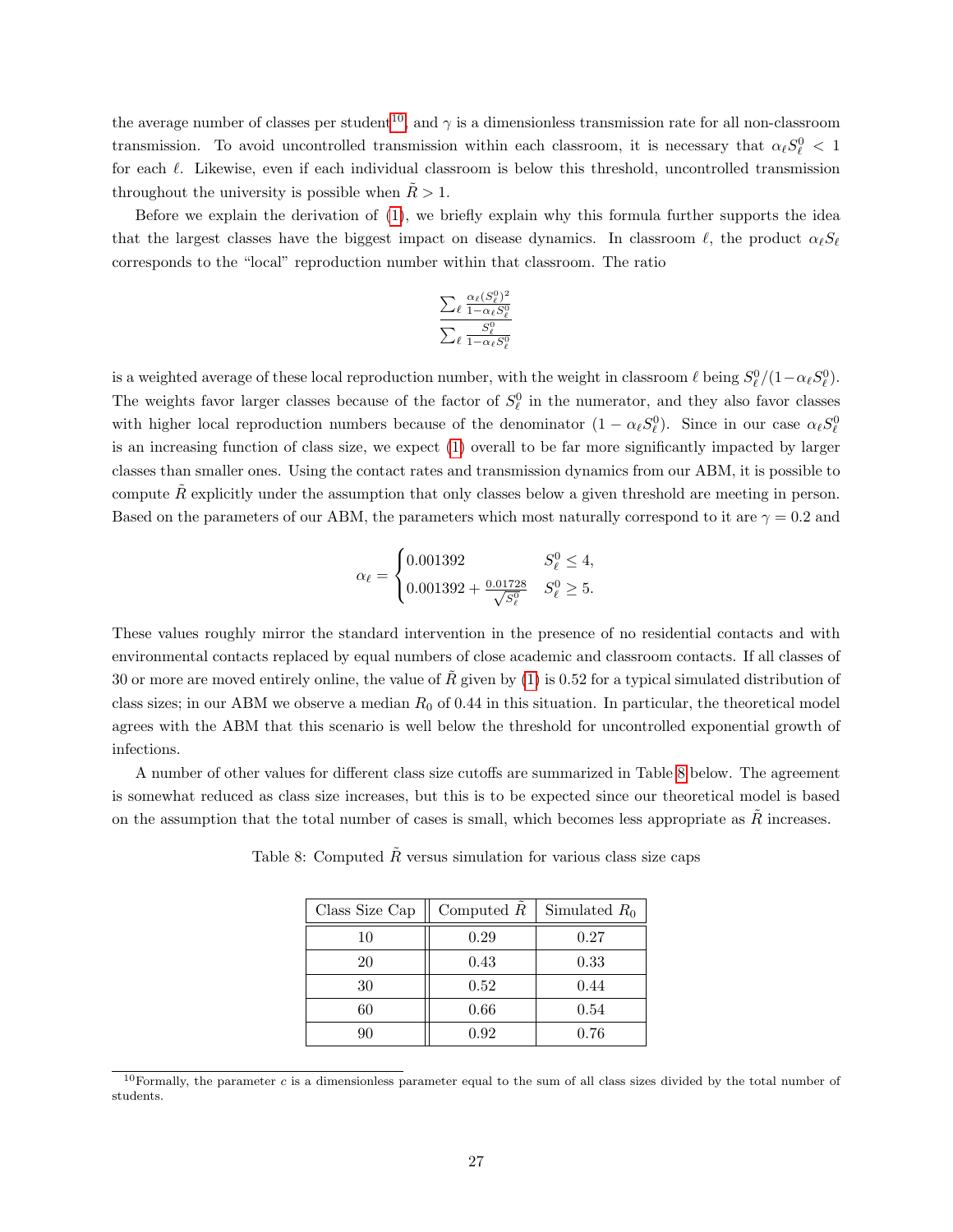The model equations are as follows. We will treat time as a discrete variable and let  $S_k^n$  represent the number of susceptible students in class k on day n; the difference  $I_k^n := S_k^{n-1} - S_k^n$  represents the number of new cases in class  $k$  on day  $n$ . We assume that the number of new cases in class  $k$  which are due to individuals infected in class  $\ell$  is roughly equal to  $S_k^n \sum_{d=1}^{14} R_{k\ell}^d I_\ell^{n-d+1}$  in the limit of very small transmission proportions  $R_{k\ell}^d$ . We also assume that there is an external source causing  $F_k^{n+1}S_k^n$  additional infections in the limit of small  $F_k^{n+1}$ . Our equations are

<span id="page-27-0"></span>
$$
S_k^{n+1} := S_k^n \exp\left(-F_k^{n+1} - \sum_{d=1}^{14} \sum_{\ell} R_{k\ell}^d I_{\ell}^{n-d+1}\right).
$$
 (2)

Note that when  $F_k^n$  is identically zero, [\(2\)](#page-27-0) admits solutions which are constant for all time. To cleanly identify physically-realistic initial conditions, we define  $S_k^n := S_k^0$  for all  $n < 0$ , which effectively means that we are identifying those solutions which existed in constant equilibrium before the introduction of external infections on days  $n \geq 0$ . We note that in the regime of small outbreaks, each  $I_{\ell}^{n-d+1}$  will be order 1, so in the limit as  $F_k^{n+1}, R_{k\ell}^d \to 0$ , we have a valid expansion of the exponential [\(2\)](#page-27-0)

<span id="page-27-1"></span>
$$
S_k^{n+1} = S_k^n \left( 1 - F_k^{n+1} - \sum_{d=1}^{14} \sum_{\ell} R_{k\ell}^d I_{\ell}^{n-d+1} \right) + \text{(higher order terms)}.
$$
 (3)

Even though we are in a perturbative regime, it is helpful to work directly with [\(2\)](#page-27-0) rather than the expansion [\(3\)](#page-27-1) because [\(2\)](#page-27-0) admits useful conserved quantities which allow for an easier understanding of the limiting behavior as  $n \to \infty$ . Specifically, fixing

$$
\Phi_k^n := S_k^n \exp\left(-\sum_{d=1}^{14} \sum_{\ell} R_{k\ell}^d S_{\ell}^{n-d}\right)
$$

and using the identity  $I_{\ell}^{n-d+1} = S_{\ell}^{n-d} - S_{\ell}^{n-d+1}$  gives the identity

$$
\Phi_k^{n+1} = \Phi_k^n e^{-F_k^{n+1}}.
$$

When the  $F_k^n$  are nonnegative, it is easy to see by induction that the quantities  $S_k^n$  and  $\Phi_k^n$  are strictly positive and nonincreasing in n; thus the limits  $S_k := \lim_{n \to \infty} S_k^n$  and  $\Phi_k := \lim_{n \to \infty} \Phi_k^n$  exist and

$$
S_k \exp\left(-\sum_{d=1}^{14} \sum_{\ell} R_{k\ell}^d S_{\ell}\right) = S_k^0 \exp\left(-\sum_{n=1}^{\infty} F_k^n - \sum_{d=1}^{14} \sum_{\ell} R_{k\ell}^d S_{\ell}^0\right).
$$

Among other features, we see that the temporal structure of the transmission parameters  $R_{k\ell}^d$  will affect the temporal dynamics but only their sum is needed to understand the limiting behavior; for convenience, we simply let  $R_{k\ell} := \sum_{d=1}^{14} R_{k\ell}^d$  and  $F_k := \sum_{n=1}^{\infty} F_k^n$  and work directly with these quantities. This means that the limiting values  $S_k$  satisfy

<span id="page-27-2"></span>
$$
\Phi_k = S_k \exp\left(-\sum_{\ell} R_{k\ell} S_{\ell}\right) = S_k^0 \exp\left(-F_k - \sum_{\ell} R_{k\ell} S_{\ell}^0\right) = e^{-F_k} \Phi_k^0.
$$
\n(4)

provided that  $F_k < \infty$  for each k, the right-hand side of [\(4\)](#page-27-2) is always strictly positive, which means that the limit values  $S_k$  are also strictly positive.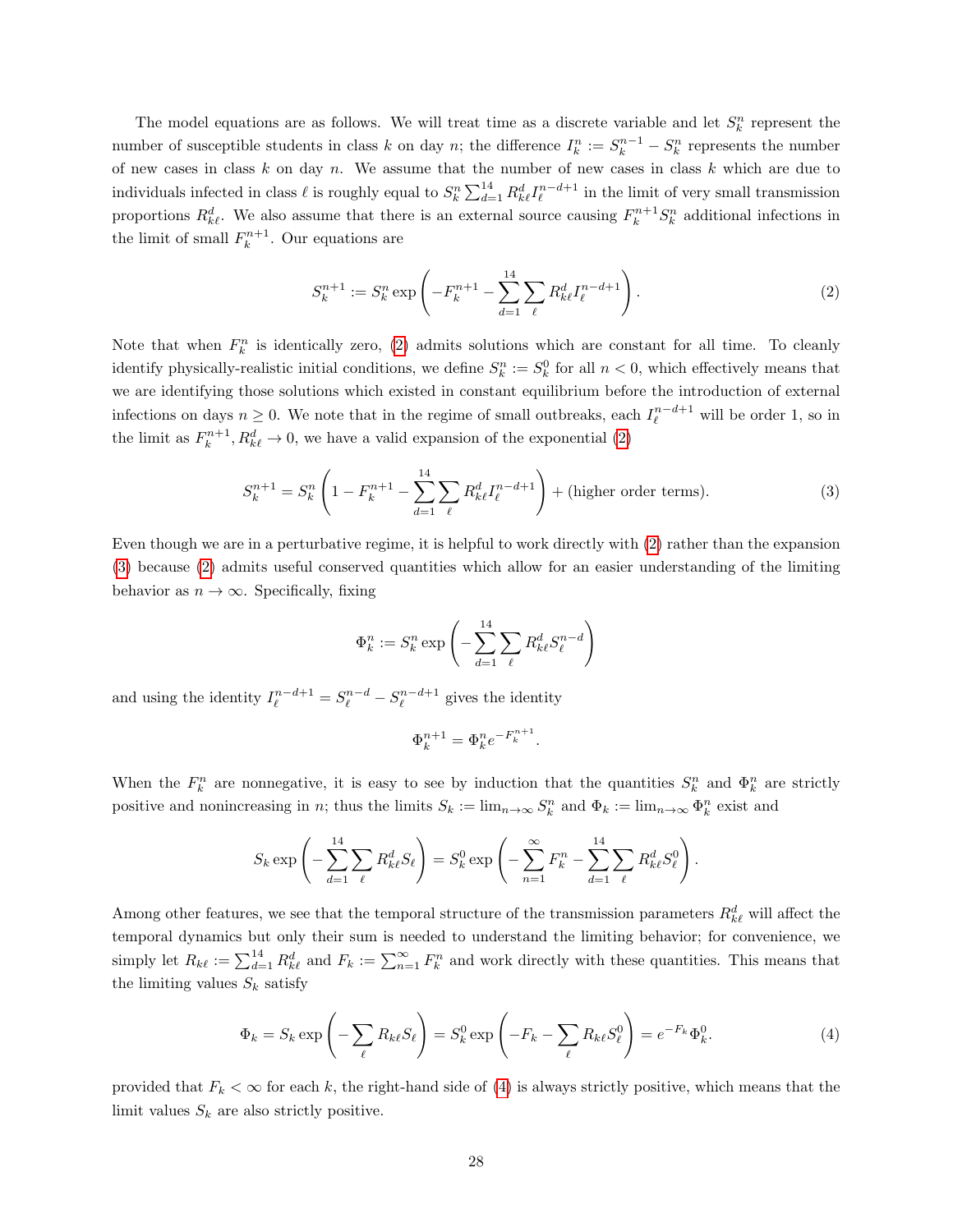We will model the transmission proportions  $R_{k\ell}$  as a sum of two terms:  $R_{k\ell} = \alpha_k \delta_{k\ell} + \beta T^{-1}$ , where  $\delta_{k\ell}$  is the Kronecker delta. Here each  $\alpha_k$  models transmission within classroom k, and  $\beta T^{-1}$  is a parameter which will account for broad transmission as well as necessary "bookkeeping" reflect the fact that individual students are enrolled in multiple courses (here  $T$  is simply the total number of students times the average number of courses per student). The equation [\(4\)](#page-27-2) becomes

<span id="page-28-0"></span>
$$
S_k e^{-\alpha_k S_k} e^{-\frac{\beta}{T} \sum_{\ell} S_{\ell}} = e^{-F_k} S_k^0 e^{-\alpha_k S_k^0} e^{-\frac{\beta}{T} \sum_{\ell} S_{\ell}^0}.
$$
\n
$$
(5)
$$

This identity can be rewritten as

$$
S_k e^{-\alpha_k S_k} = e^{-F_k} S_k^0 e^{-\alpha_k S_k^0} e^{-\frac{\beta}{T} \sum_{\ell} (S_{\ell}^0 - S_{\ell})};
$$

and treating the right-hand side as an arbitrary fixed, small perturbation of  $S_k^0 e^{-\alpha_k S_k^0}$ , the equation will admit a solution  $S_k$  near to  $S_k^0$  varying smoothly with the perturbation if and only if  $\alpha_k S_k^0 < 1$ , simply because the function  $xe^{-\alpha x}$  has a critical point at  $x = 1/\alpha$ . Thus, to prevent a localized, uncontrolled outbreak in class k, it is necessary that  $\alpha_k S_k^0 < 1$ . Returning to [\(5\)](#page-28-0), we must also compute the Jacobian matrix  $\partial \Phi / \partial S$ . To that end, we compute:

$$
\frac{\partial}{\partial S_{\ell}}S_{k}e^{-\alpha_{k}S_{k}}e^{-\frac{\beta}{T}\sum_{\ell}S_{\ell}}=\left(\left(\frac{1}{S_{k}}-\alpha_{k}\right)\delta_{k\ell}-\frac{\beta}{T}\right)S_{k}e^{-\alpha_{k}S_{k}}e^{-\frac{\beta}{T}\sum_{\ell}S_{\ell}}.
$$

Treating the right-hand side of [\(5\)](#page-28-0) as a small perturbation of  $\Phi_k^0$  for each k, we also know that the solutions  $S_k$  will vary smoothly in this perturbation only when  $\beta$  is sufficiently small that the Jacobian matrix is invertible. For convenience, we give the matrix entries just computed names: if  $M_{k\ell} := \partial \Phi_k/\partial S_\ell$ , then

$$
M_{k\ell} := \Phi_k^0 \left[ \left( S_k^{-1} - \alpha_k \right) \delta_{k\ell} - \beta T^{-1} \right].
$$

One can see by an explicit calculation that  $M$  is invertible as long as

<span id="page-28-1"></span>
$$
\frac{\beta}{T} \sum_{\ell} \frac{S_{\ell}}{1 - \alpha_{\ell} S_{\ell}} < 1 \tag{6}
$$

and that M has inverse

$$
M_{\ell j}^{-1} = \left[ \frac{S_{\ell} \delta_{\ell j}}{1 - \alpha_{\ell} S_{\ell}} + \frac{\beta}{T - \beta \sum_{m} \frac{S_m}{1 - \alpha_m S_m}} \frac{S_{\ell} S_j}{(1 - \alpha_{\ell} S_{\ell})(1 - \alpha_j S_j)} \right] \frac{1}{\Phi_j^0}.
$$

(We note that the solution map must be discontinuous when the left-hand side of [\(6\)](#page-28-1) is strictly positive since in this case  $M^{-1}$  has negative entries, which, if the map were continuous, would mean that increasing  $F_k$  for certain k would decrease the number of infected in some classroom  $k'$ , which can be easily ruled out by an elementary analysis of the equations [\(2\)](#page-27-0).) In particular, in the limit of small  $F_k$ 's, one has the linear approximation

$$
S_k \sim S_k^0 - \frac{S_k^0 F_k}{1 - \alpha_k S_k^0} - \frac{\beta}{T - \beta \sum_m \frac{S_m^0}{1 - \alpha_m S_m^0}} \frac{S_k^0}{1 - \alpha_k S_k^0} \sum_j \frac{F_j S_j^0}{1 - \alpha_j S_j^0}.
$$

To correctly choose  $\beta$ , we momentarily fix each  $\alpha_k = 0$  and we let  $F_{k_0} = \epsilon(S_{k_0}^0)^{-1}$  for a single index  $k = k_0$ and set  $F_k = 0$  otherwise. This represents the introduction of an external infection into class k of size  $\epsilon$ . We